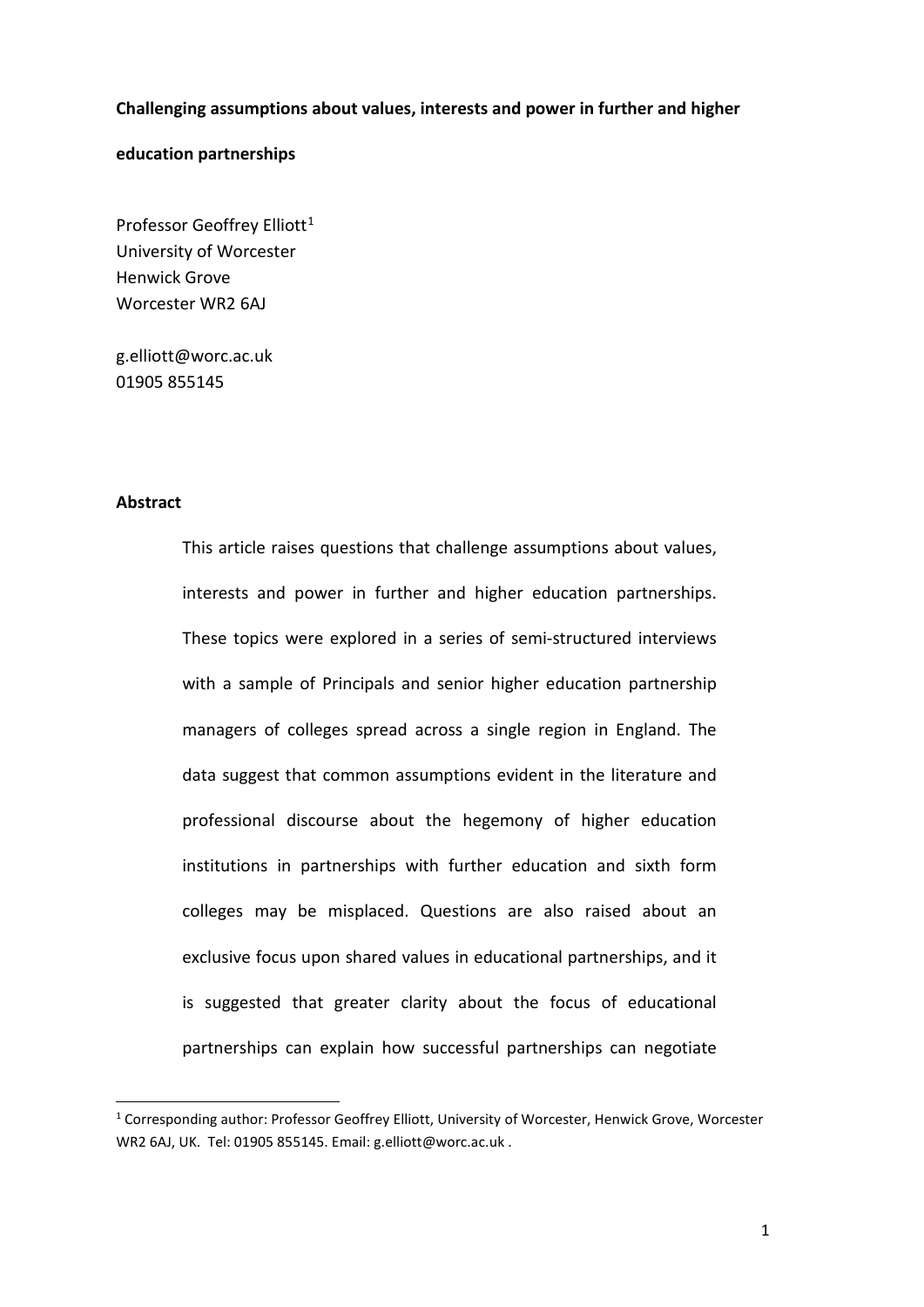which values and interests are shared and which are not – an approach that can be a useful modus operandi in the increasingly competitive educational markets in which universities and colleges operate.

# **Key words**

Higher education, further education, partnership, leadership, management, values, interests, power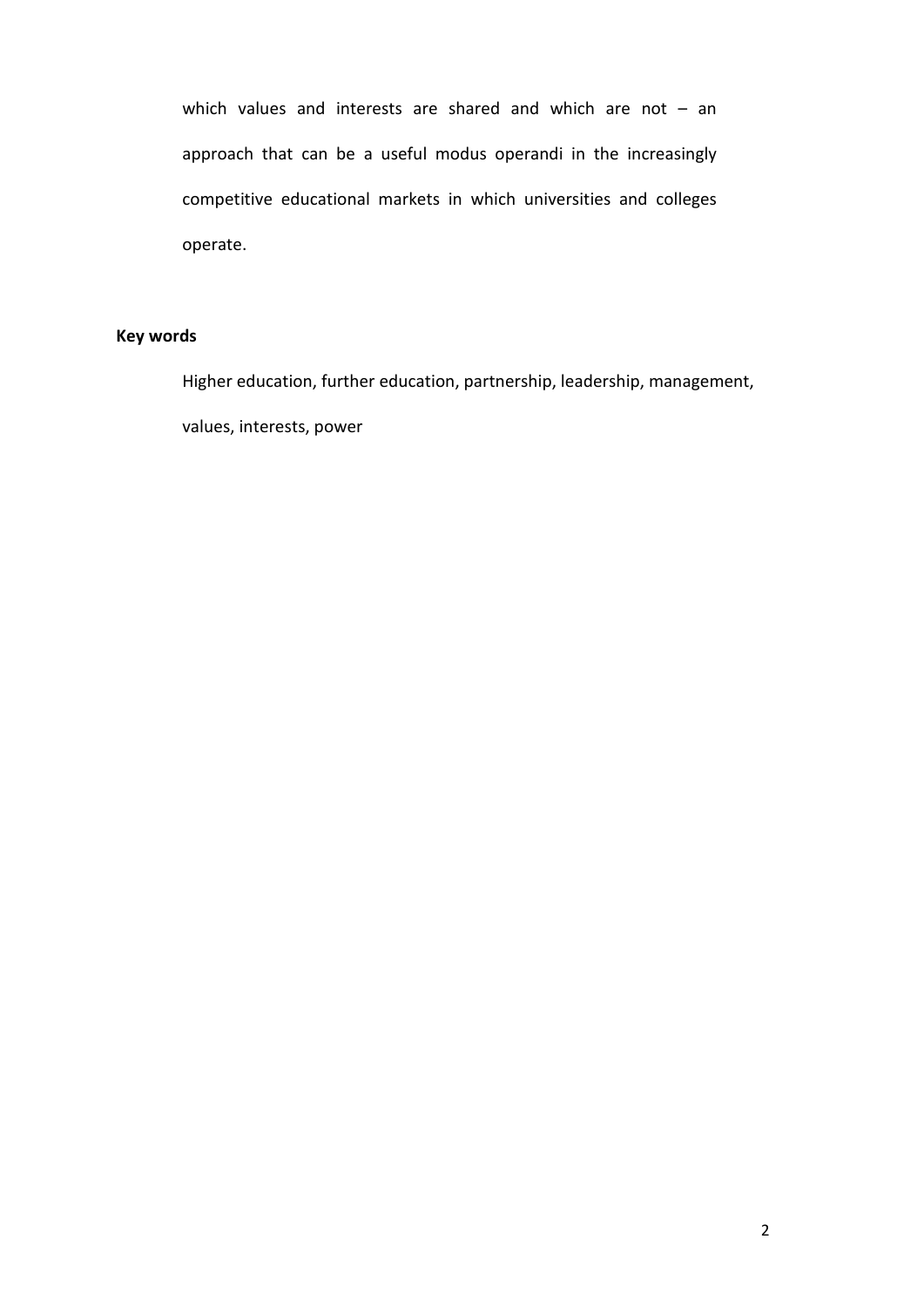**Challenging assumptions about values, interests and power in further and higher education partnerships**

## **Introduction and context**

The idea for this article has its origins in my cumulative professional knowledge and experience, having spent over twenty years in roles carrying senior and executive responsibility for university partnerships for collaborative provision, outreach and access, and student progression. Most of these partnerships have been with local further education colleges (FECs) and sixth form colleges (SFCs), and that perspective is strongly represented in this article. My starting point is that universities must be clear about the focus of their partnerships, and that partnerships should be an integral part of institutional management strategy and leadership focus. Data were collected through semi-structured interviews with an opportunity sample of 14 college principals and senior higher education (HE) partnership managers.

The data show clearly that FECs face many complex and difficult challenges to their continued success and even their existence, including a marked increase in competitiveness between FE colleges, continued diminution of the further education (FE) unit of resource and overall government funding for their 16-19 and employer led work, policy changes to higher education student number controls, and, not least, uncertainty about the direction and character of their partnerships with each other and with higher education. In the absence of collaborative strategic planning of further and higher education partnerships at national or regional level (Parry and Thompson 2002, Scott 2010), analysis of aspects of intra- and inter-organisational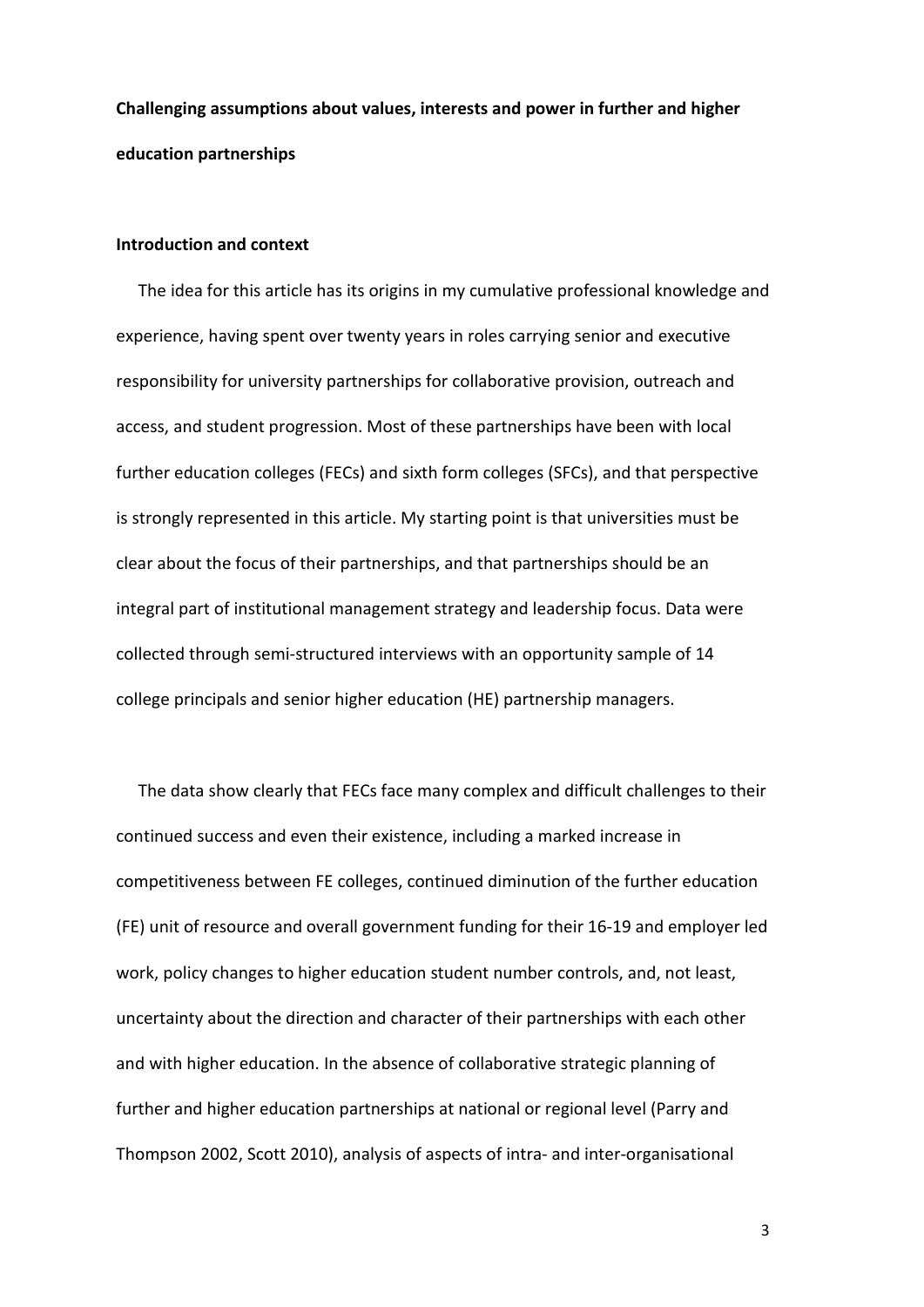structure can be helpful in understanding and explaining some of the radical developments and changes taking place in post-compulsory education, especially at the interface between further and higher education. This paper aims to document these challenges and changes seen through the lens of college leaders and senior managers, and arising directly from this awareness to promote clearer understanding about leadership, management strategy and power relations in FE/HE partnerships.

#### **Perspectives and commentary on the theoretical literature**

The phenomenon of partnership is widespread throughout the public and private sector, and no more so than in the field of education. As Robertson (2009) has noted, "in today's policy context where the calls for networks, collaboration and community invbolvement are commonly heard, the concept of partnership has never been more imoportant" (p.40). Whether the aim is more effective service or project delivery, or because they are ethically and politically desirable, sustainable partnerships between education and business (Paton, Chin and Burt 2014), or more broadly cross-sector (Le Ber and Bronzei 2010) are widely understood to be central to effective leadership and management. It remains more than ever the case that the concept of partnership has become the 'mantra of urban policy in the UK' (Taylor, 1998: 173).

There is a well established (eg Ball 1993, Hatcher 1994) inherent tension within the education field between education as 'providing a market commodity to be bought and sold, at the same time as being viewed as a public good and a social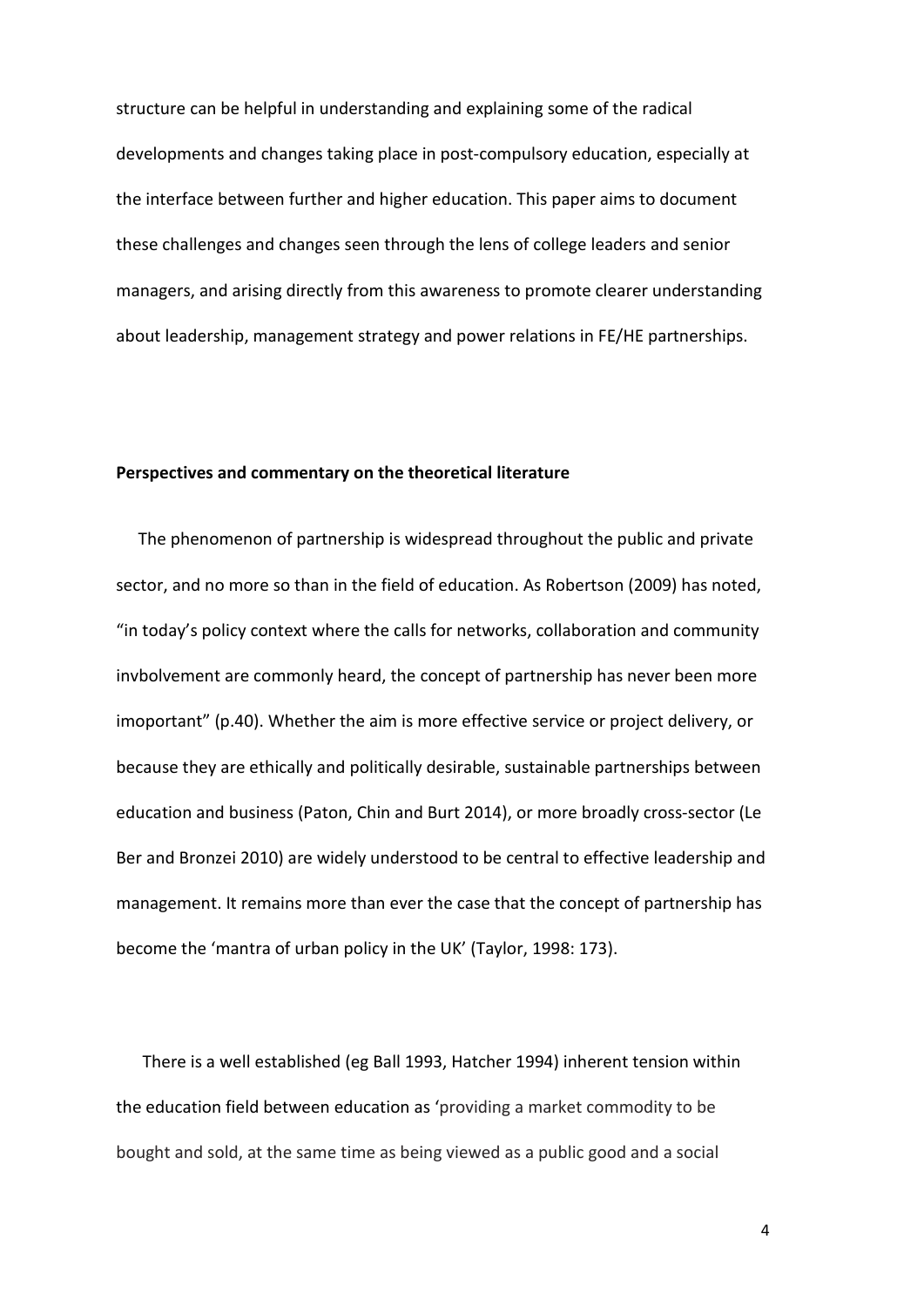utility' (Mitchell and Alexandrou 2011, p.146). Partnership work is no exception in being caught up in this tussle. Jones (2002) has shown how the term collaboration 'seems to offer an alternative set of ideas and activities to those associated with marketisation. It evokes feelings of a post-competitive *zeitgeist* and carries with it the cachet of contemporaneity' (p.166). Institutional partnerships in education can be both progressive and empowering, and in an important way extend and expand the capacity of individual organisations, "harnessing individual academic interests and engaging these in grounded projects of real value to the wider community**….** bypassing the sterility of many traditional approaches to academic work"(Barnes and Phillips 2000, p.184). However, inter-institutional collaboration may be pursued and conducted for a variety of motives, including the 'economic and financial benefits that can now accrue from attracting students from non-traditional backgrounds and lowincome groups.... It therefore becomes necessary to ask whether collaboration is sometimes just a polite way of saying "hostile take-over" ' (Jones 2002, p.168). Mulcahy (2004) points out that '(d)iscourses of 'partnership' can be argued to make vocational education and training institutions an agent *of* industry and government rather than a partner *with* them' (p. 185). So although educational partnerships are almost universally viewed as positive and progressive, care should be taken in making such an assumption.

In a major report for the Higher Education Funding Council of England on indirectly funded partnerships between universities and FE Colleges, Robinson and Hammersley-Fletcher (2006) identify five key criteria as important in promoting successful partnerships: staff interest and ownership of their role; a culture of clear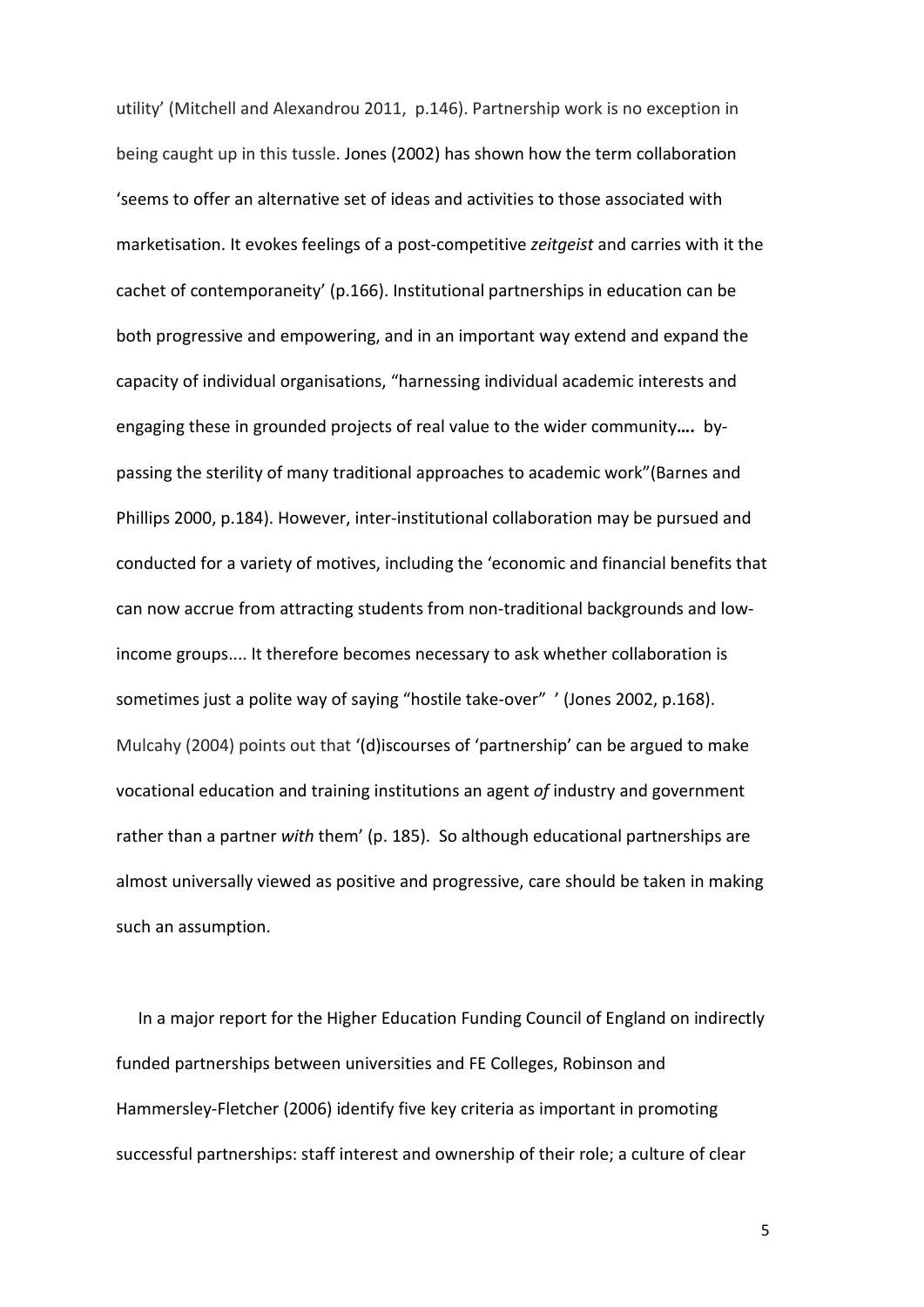and open communication; clear messages from senior managers; recognition of the time partnerships require; and clarity and review of quality and standards. It is interesting that the questions of leadership and management strategy do not feature in this list of priorities, neither are these questions represented strongly in the wider theoretical literature on partnerships in post-compulsory education. Connolly, Jones and Jones (2007, p.160) capture the different perspectives of those involved in a collaborative project which implemented an e-learning initiative with higher education and further education institutions in partnership. In reflecting upon what makes collaboration work, they identify 'trust' as one of a number of key elements among environment, management, history, individual experience, process, communication, purpose and resources. In Butcher et al's (2011) analysis of university partnerships with schools and community groups, 'commitment to longterm collaboration in goal setting and to sharing of perspectives, capacities, and resources' was found to be integral to partnerships designed to make a difference. In this study, other forms of partnership that were more transactional in character were found to be necessary for operational reasons, but lacked the capacity to be generative or transformational.

Clegg and McNulty (2002) emphasise the importance of good alignment of aims in their study of the dynamics of partnerships in delivering social inclusion, and avoiding mismatches that may be apparent at either organisational or personal level, or both. Compatible missions have been found to be central to effective partnership (Trim 1994, Kirk 1995). That said, many educational partnerships have been characterised as performative (Mulcahy 2004, Elliott 2012,) or simply transactional or pragmatic in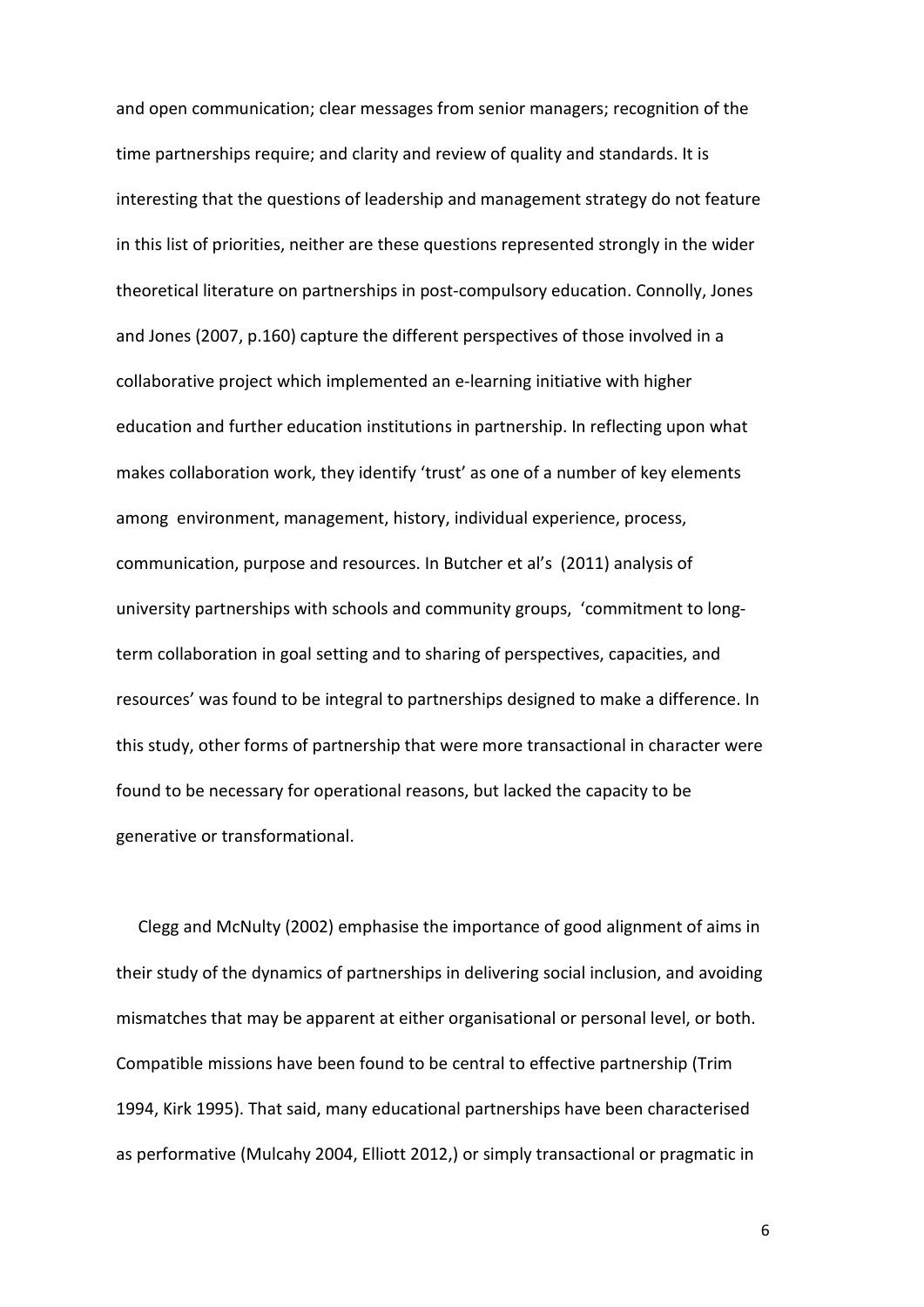aspiration and outcome, given that 'a coordinated partnership strategy may be viewed as a calculated risk as the uncertainty involved can be shared equally among the partners in the arrangement' (Trim 2001, p. 188).

Abramson (1996), in a report for HEFCE reviewing higher education located in FE colleges, identifies significant benefits to widening participation as a sustaining force in FE/HE partnerships, extending higher education opportunities to students excluded by geography, class or culture. Sustainability is also key to Dhillon's (2005) analysis, showing that partnerships in post-compulsory education can transcend the level of pragmatic response to education policies that reward collaboration, as long as the networks concerned are 'based on shared values and trust (that) emerge as the glue that holds people together and thus sustains a partnership' (p. 215). In a more current contribution (Dhillon 2013) she highlights 'the importance of norms, values and motivations both for participating organisations and individual leaders and managers in sustaining successful partnerships.' (p. 745). Lumby (1999), in a study of strategic planning in further education, found that preserving and promoting educational values took a central place: 'Despite an acute awareness of financial realities, values, not a competitive position, lay at the root of the choices or lack of them, and may also explain the language and structure of the strategic plans themselves.' (p.78).

A number of scholars (eg Minshall et al 2010; Hwan-Yann Su et al 2011), have noticed that effective partnerships may be endangered by unequal power relations between the parties, an aspect of what Robertson (2009) has described the "culture of dependency that can be created through hierarchical 'one-way' power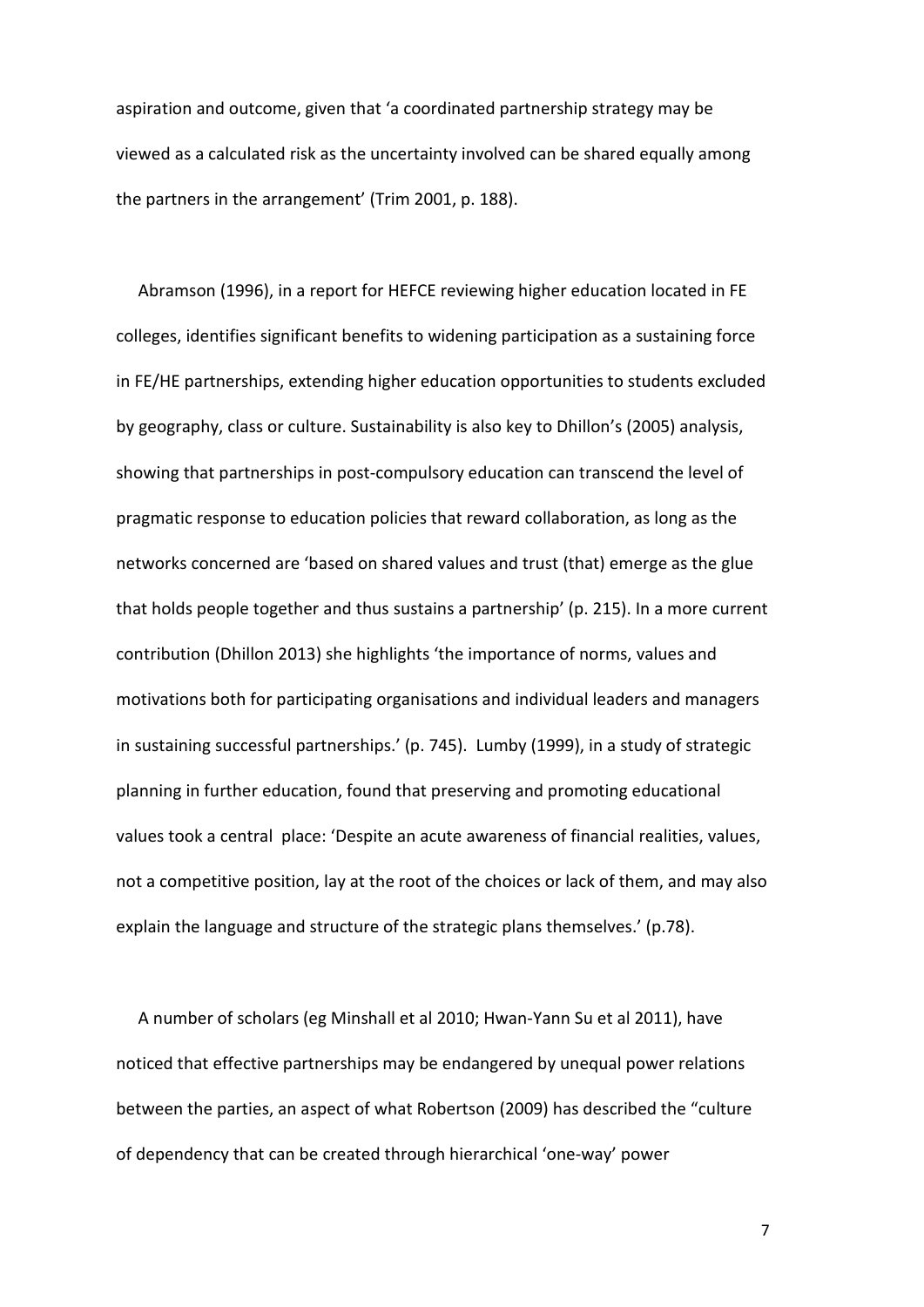relationships in education" (p.39). Unfortunately many studies leave the matter there and omit to acknowledge the dynamic complexities of partnership. Colley et al (2014) invoke the Bordieu's (1993) concept of 'field' to analyse the contested and competitive world of further and higher education partnership, which leads them towards a theory of power imbalance between universities and FE colleges that casts the latter distinctly as a junior, less equal partner, so that '(h)owever egalitarian the approach within the partnership, the power balance typically lies strongly in favour of the HE institution, which retains the 'ownership' of the students, control over funding, imposition of methods of assessment and QA and resources for research' (*ibid*: p.3), though noting that this domination is variable in intensity and impact depending upon institution type and form of collaboration. In support of their view, they cite with approval Doyle (2006), Lea and Simmons (2012) and Leahy (2012), asserting that collaborations between HE and FE 'tend to be piecemeal rather than creating a more collaborative model, and reinforce a hierarchical distinction between "real" HE in universities, and a marginal form offered in FE colleges' (Colley et al 2014: 3). This somewhat unbalanced relationship has been aptly characterised by Scott as following the 'header tank' principle, where 'in times of plenty, whether of student demand or of resources, universities have been happy to export student numbers to local colleges only to reclaim them in less favourable circumstances' (Scott 2009: p. 407).

This thinking behind these assumptions of unequal power relations between FE and HE has always been problematic both in theory and in practice. In terms of theory, it perpetuates the rather simplistic idea that there is something intrinsic to universities that spawns a hegemonic relationship with their college partners. In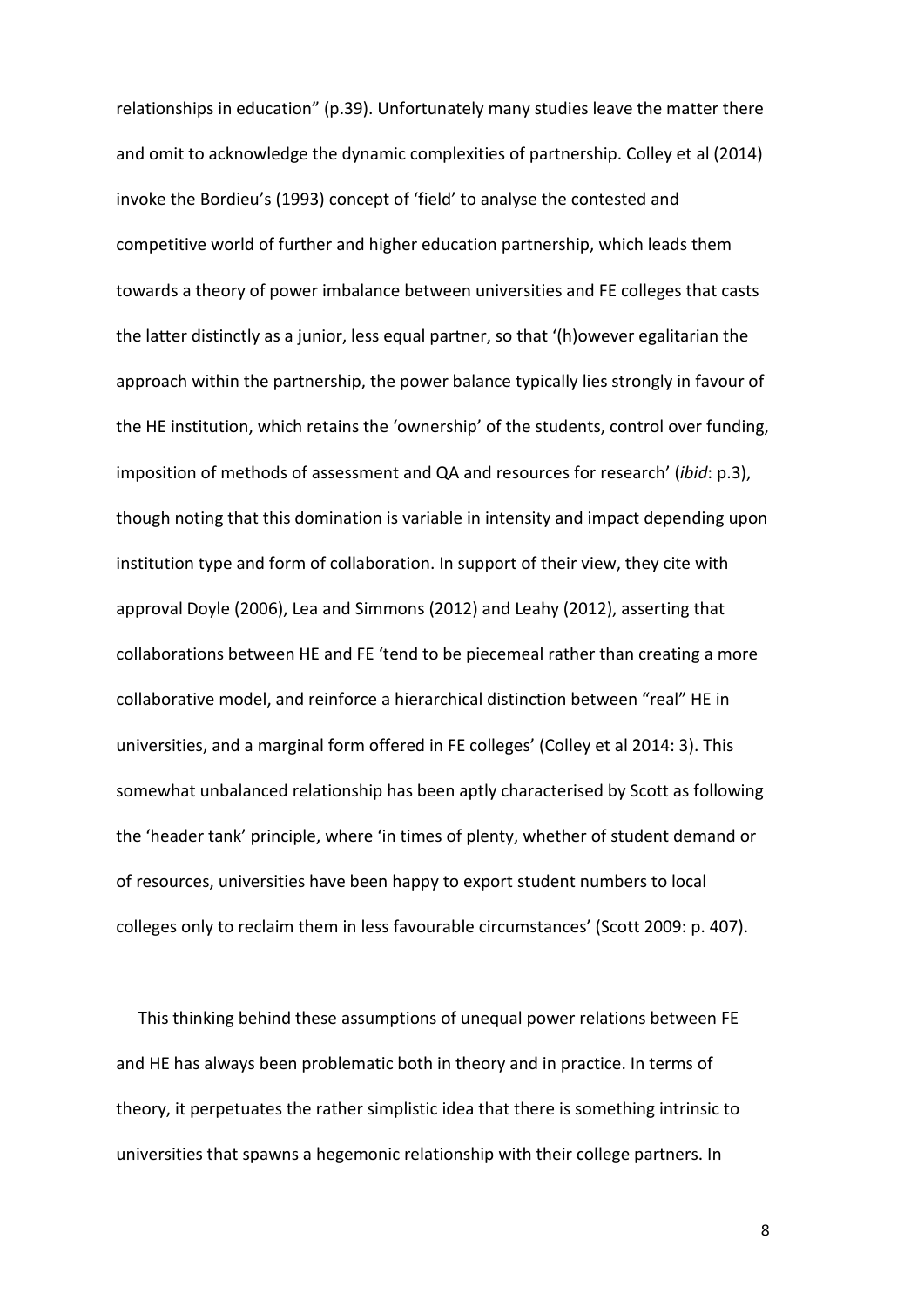practical terms, this dualistic notion breaks down since even under the previous English funding council methodology for collaborative provision, direct funding of FE colleges, independently of universities, was not only possible but popular, and colleges could pick and choose their accrediting partner. And the private awarding body BTEC / Edexcel was and is a popular choice among FE Colleges for accreditation of Higher National Certificates and Diplomas. Moreover, under the current Student Control Number funding methodology, together with the procedures for Foundation Degree Awarding Powers (FDAP) and the regulatory framework for Higher National Certificates and Diplomas, FE colleges are eligible to be considered both for direct funding and to accredit HE qualifications in their own right. At the time of writing four FE colleges have been granted FDAP.

A second important limitation of much current thinking about power relations between HE and FE is that accounts frequently assume that those relationships are relatively fixed and linear, whereas in reality they seem to be more permeable and multi-faceted, with different foci for different contexts and circumstances. Traditional business management and organisational theory have frequently characterised intraand inter-organisational relationships as characterized by dense tight linkages. However Karl Weick (1976) exposed the limitations of such a view, when, in his analysis of educational organisations he critiqued the dominant organisation theorists' model and replaced it with an analysis of educational organisations that characterised them as loosely coupled systems. This seems both closer to experienced reality, and helpful in pointing up a more complex and dynamic relationship between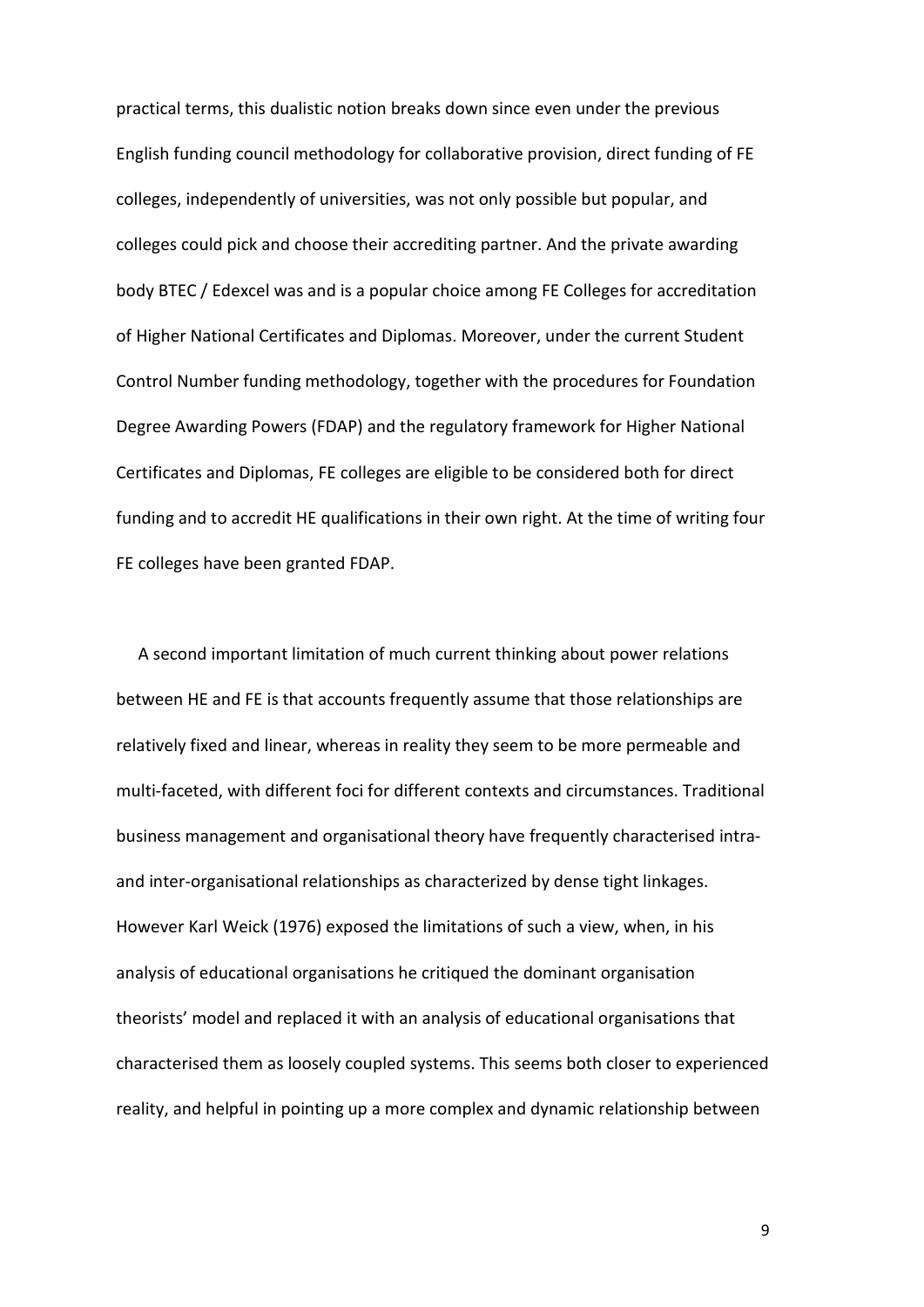higher and further education that recognizes the intertwined influences of values, performativity, strategy and agency.

# **Practitioner perspectives and commentary on partnership in post-compulsory education**

In large part, the tensions that are identified in the theoretical literature are played out in the college principals' and senior managers' accounts of their experience of educational partnerships in post-compulsory education. However analysis of these accounts has generated the central idea in this paper that both HE and FE enter into educational partnerships, albeit in a competitive and complex environment, with agency and with eyes open, and see purpose and gain where those relations serve an educational purpose.

The individuals were selected from a diverse range of colleges in one English region. They are either further education college or sixth form college Principals or senior staff with responsibilities relating to collaboration and partnership. The British Educational Research Association ethical guidelines (BERA 2011) were followed throughout the research. Participants gave informed consent in writing, and were given access to the interview data and analysis. More than this, participants have been encouraged to think of themselves as co-creators of the research (Costley et al 2010), helping to identify and reflecting on the benefits and drawbacks of the educational partnerships they have experienced, and encouraged to engage as active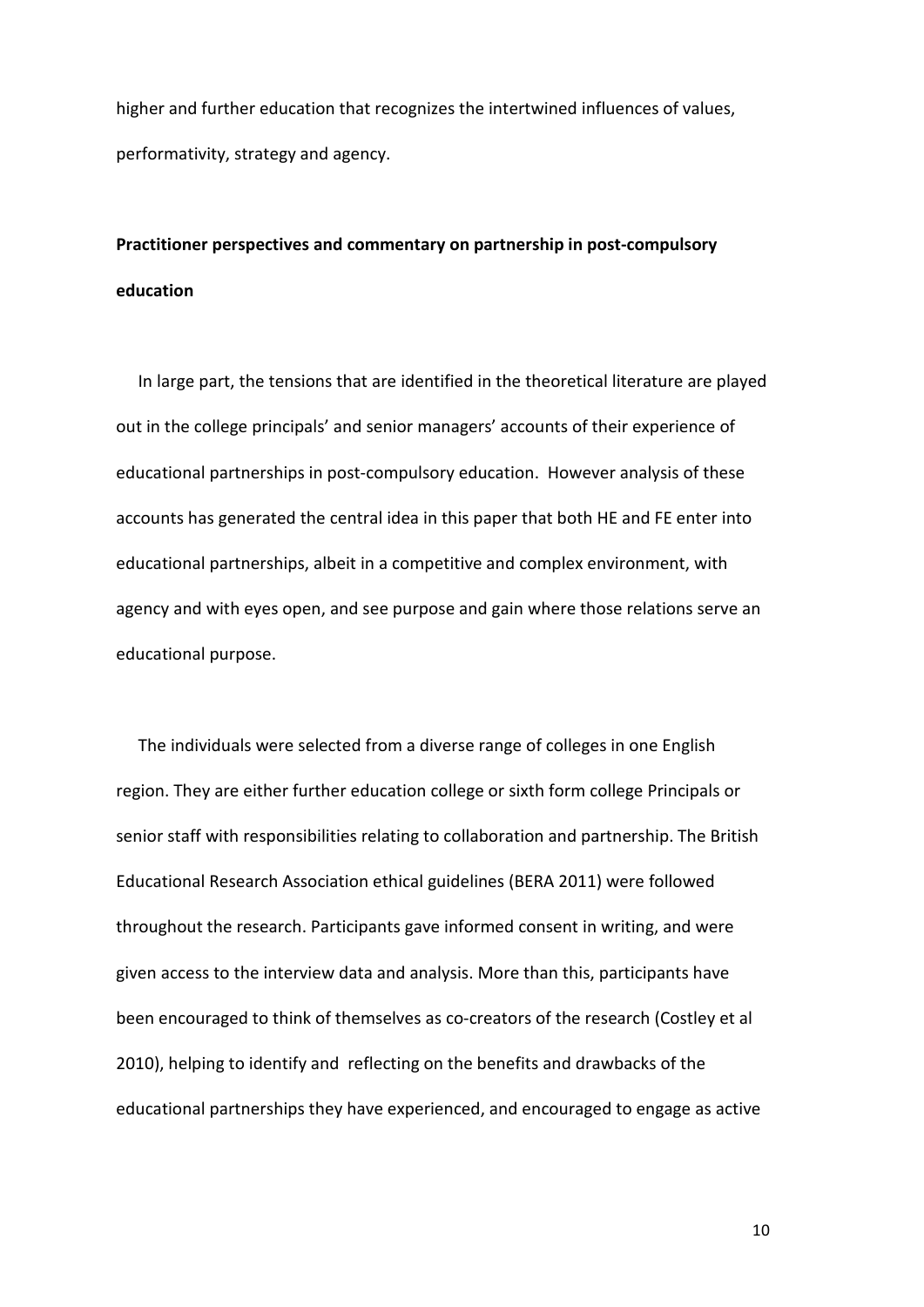participants in a structured discussion about their current HE partnerships rather than simply as respondents to a list of interview questions.

Many researchers utilising semi-structured interviews have a preference for a coding procedure, such as developed by Strauss and Corbin (1998) which marshalls data into convenient categories for analysis. However, along with Nespor and Barylske (1991) and Forsey (2012) we resist its fragmenting, decontextualising tendencies, and have preferred to create more holistic situated portraits of individuals, to 'capture the beliefs, the values, the material conditions and structural forces underpinning the socially patterned behaviour of the person that emerged in the interview' (ibid, p.374). We attempted to make the interviews critically engaged and engaging, exploring themes of partnership and collaborative working within the current postcompulsory educational policy context.

The principal focus of this paper is the range of ways in which partnerships with HE are enacted in further education, in particular how the colleges in the sample interact with each other and with university partners for access, outreach and progression. The primary issues and concerns emerging from the data are set out below and for clarity are discussed under 5 thematic headings: Competition; Progression; Collaborative Provision; Sustainability; and Widening Participation. The paper ends by suggesting that the critical dimensions of values, interests and power in FE/HE partnerships have been largely ignored or misrepresented in the theoretical literature.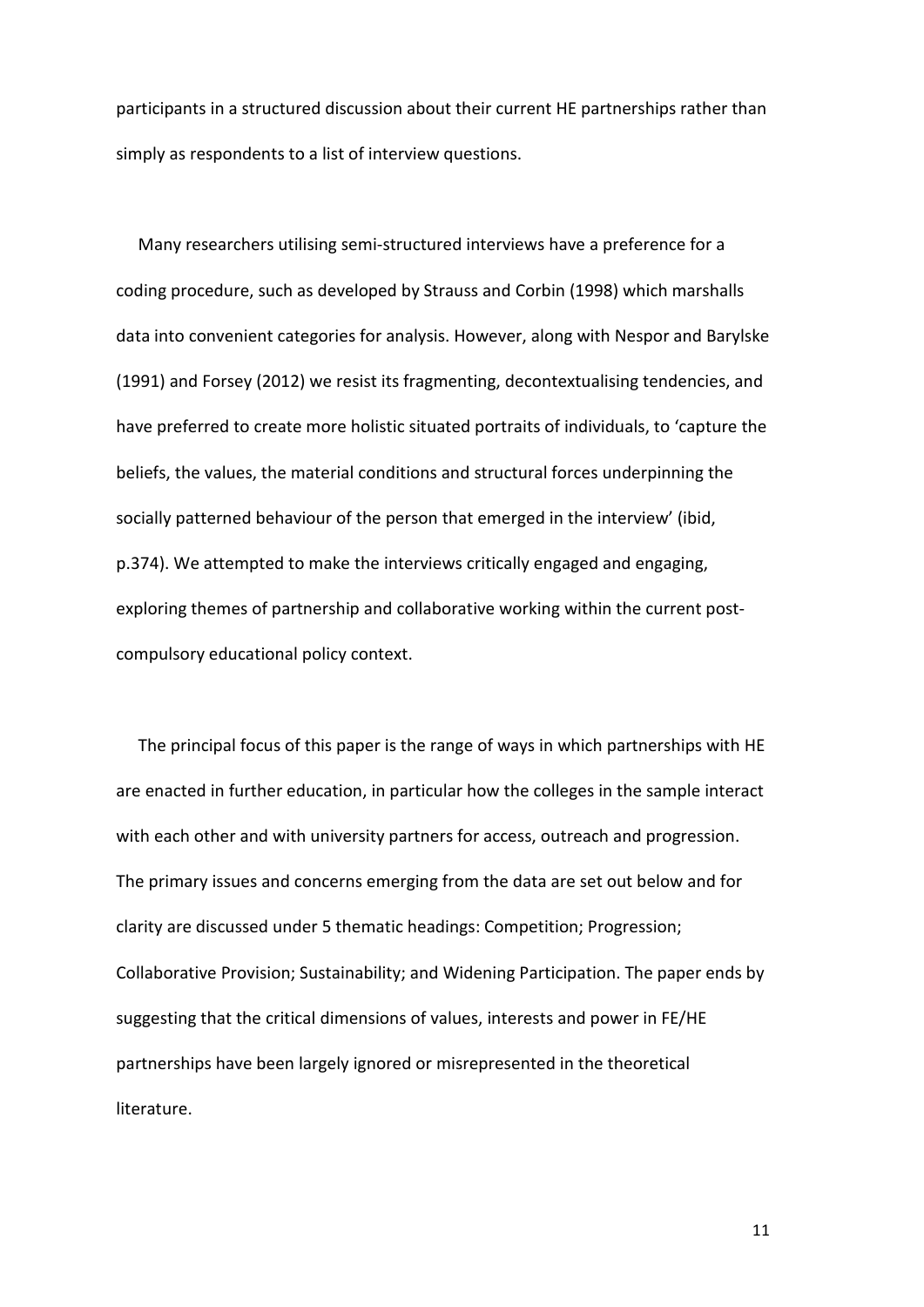#### **Competition and the market in education**

One of the strongest concerns to emerge from the participants' description of their relationships with other institutions was the complex business of balancing cooperation and competition, which many saw as an inevitable consequence of government education policy and the resultant constraints that policy placed upon institutions:

> The coalition government have basically adopted a philosophy which is based on competition and encouraging new providers to open up and that has resulted in occasionally duplication of provision, establishment of institutions which perhaps are of lower quality or certainly uncertain quality but the incentive to collaborate is much harder when you are competing overtly with neighbouring institutions. Having said that, the government, DFE are actively promoting collaboration but they are finding it difficult as it is a conflicting agenda of competition and collaboration [SFC 1, Principal, p.2].

Much of the competition between colleges was seen to be occasioned by reductions in government funding levels per student, leading to increased recruitment targets: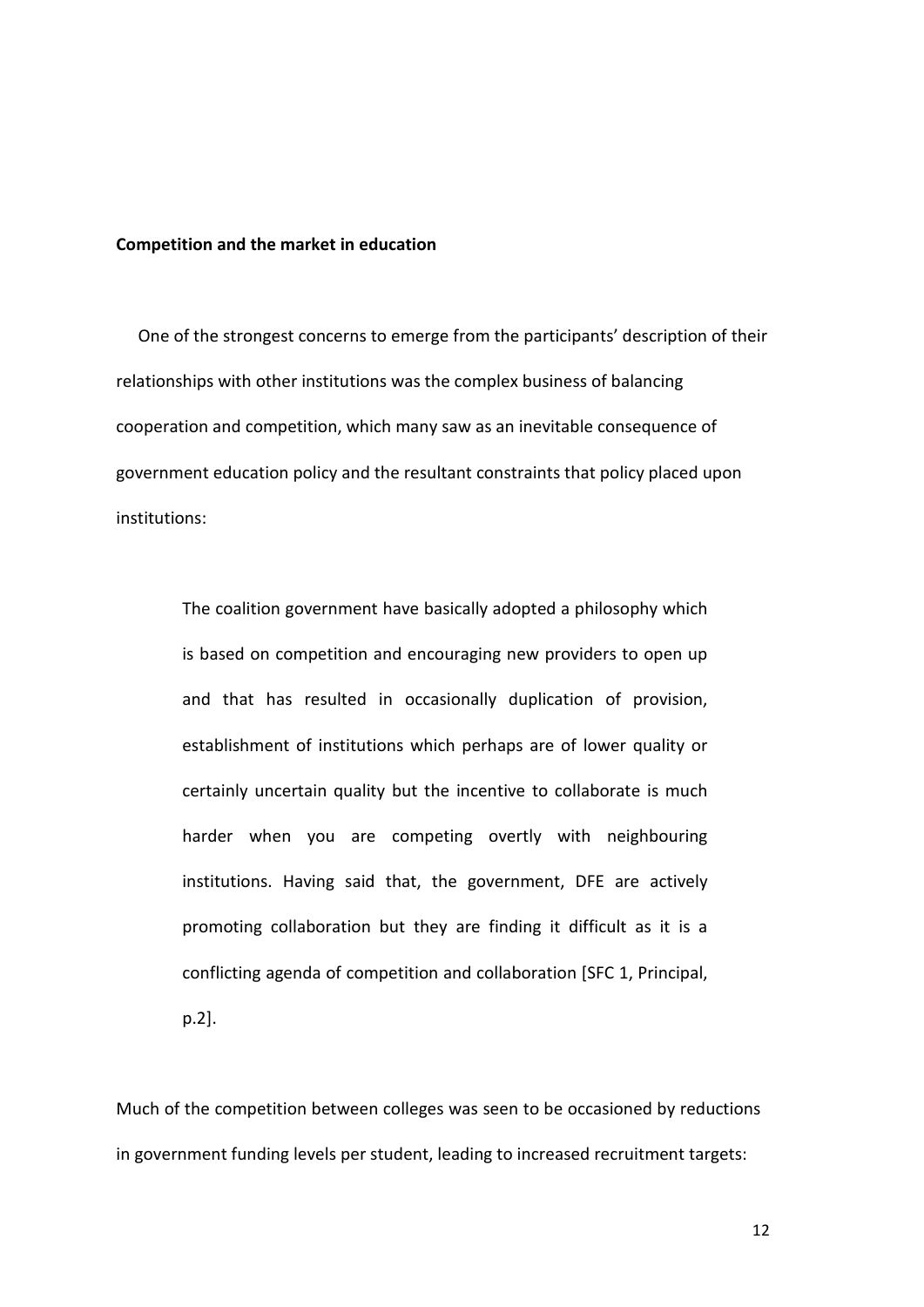It's all about competition. You've got to try quite hard to collaborate, yeah.... Funding is quite tight therefore you need more students and there's more places than students basically so it's competitive [FEC 8, Principal p.17].

Many respondents regarded competition between colleges as part of a wider socio-political shift towards a more competitive society:

> Well I think it's the conservative government in the last two or three years, they want a competitive environment. So, you know, I would put it down almost entirely to that. At the end of the day they've created a society or system that competes with one another, so collaboration is all well and good, but it isn't, it isn't how they're progressing education in this country [FEC 11, Senior HE Partnership Manager, p.2].

The influence of government policy on approaches to cooperation and competition was almost universally felt with views reflecting both perceived benefits and drawbacks of increased market freedom:

> Soon after the Labour Government came in '97, you know, there was a lot more out there in terms of opportunities to bid for things jointly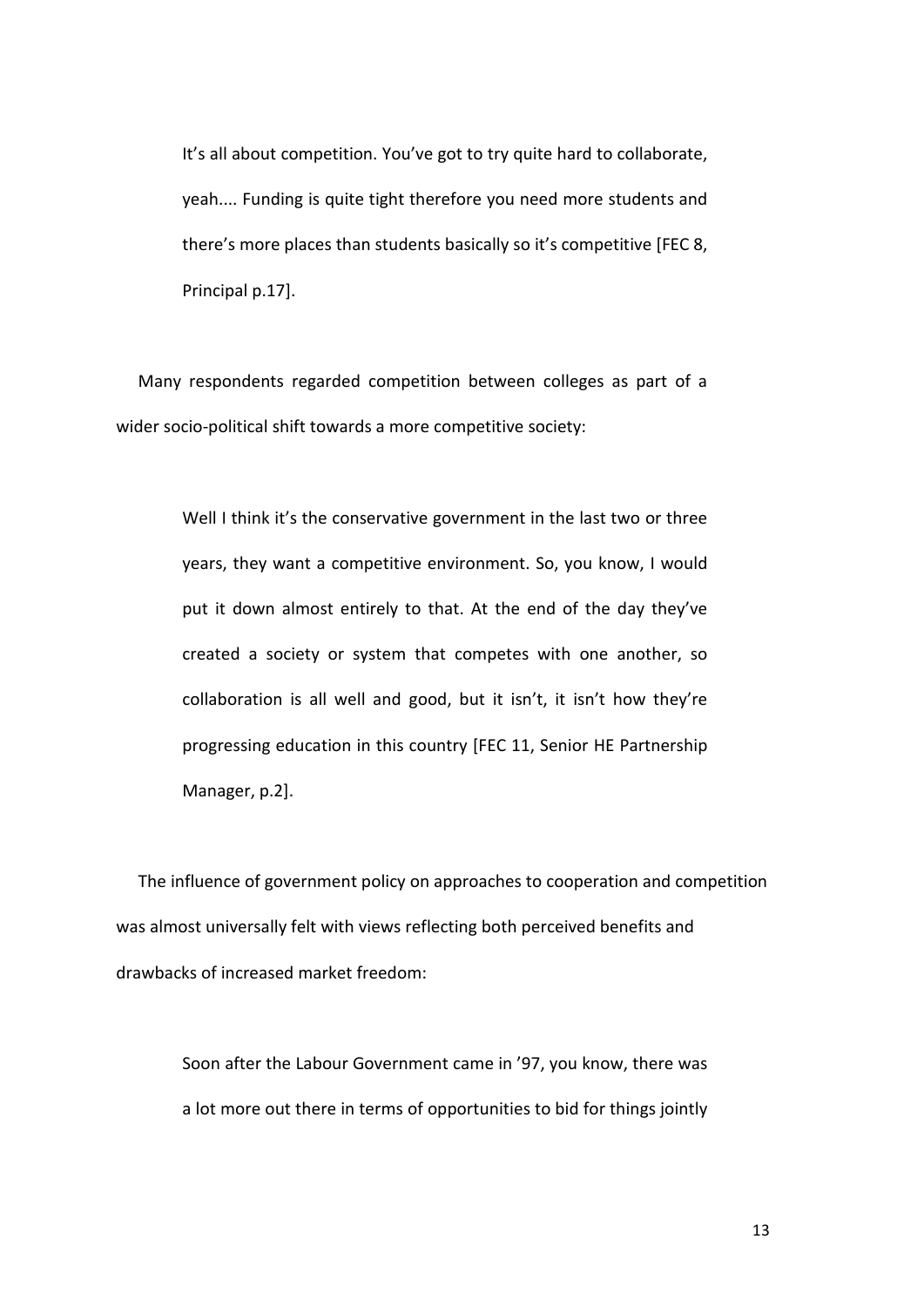and I think that was part, you know, done deliberately to try and get organisations to collaborate with each other [SFC 2, p.2].

Many indviduals identified varying elements of competition they faced not only with other FE Colleges but also with their partner universities:

> You've got HEIs going into areas they never did. I can't remember the last time I knew that (University) delivered its own foundation degree, did it through its partners. It's now offering suites, that must be a necessity, otherwise they wouldn't be doing it. Other HEIs are doing similar, so HEIs are developing their areas, they're getting into much more diversified in their income because they've got cuts [FEC 10, Senior HE Partnership Manager, p.16].

Two Principals picked up directly on the general view that universities sometimes take their own superiority for granted:

> I think the HE world has a very high opinion of itself in relation to FE, if I'm blunt, which I tend to be, so on the one level of course that's absolutely right that the HE world should be absolutely precious about ensuring the quality of anything that's done in its name and that applies to any university, but there is still a sense in which HE doesn't always trust FE to do it right. I guess FE's answer to that would be yeah, and of course we don't necessarily always get it right but hang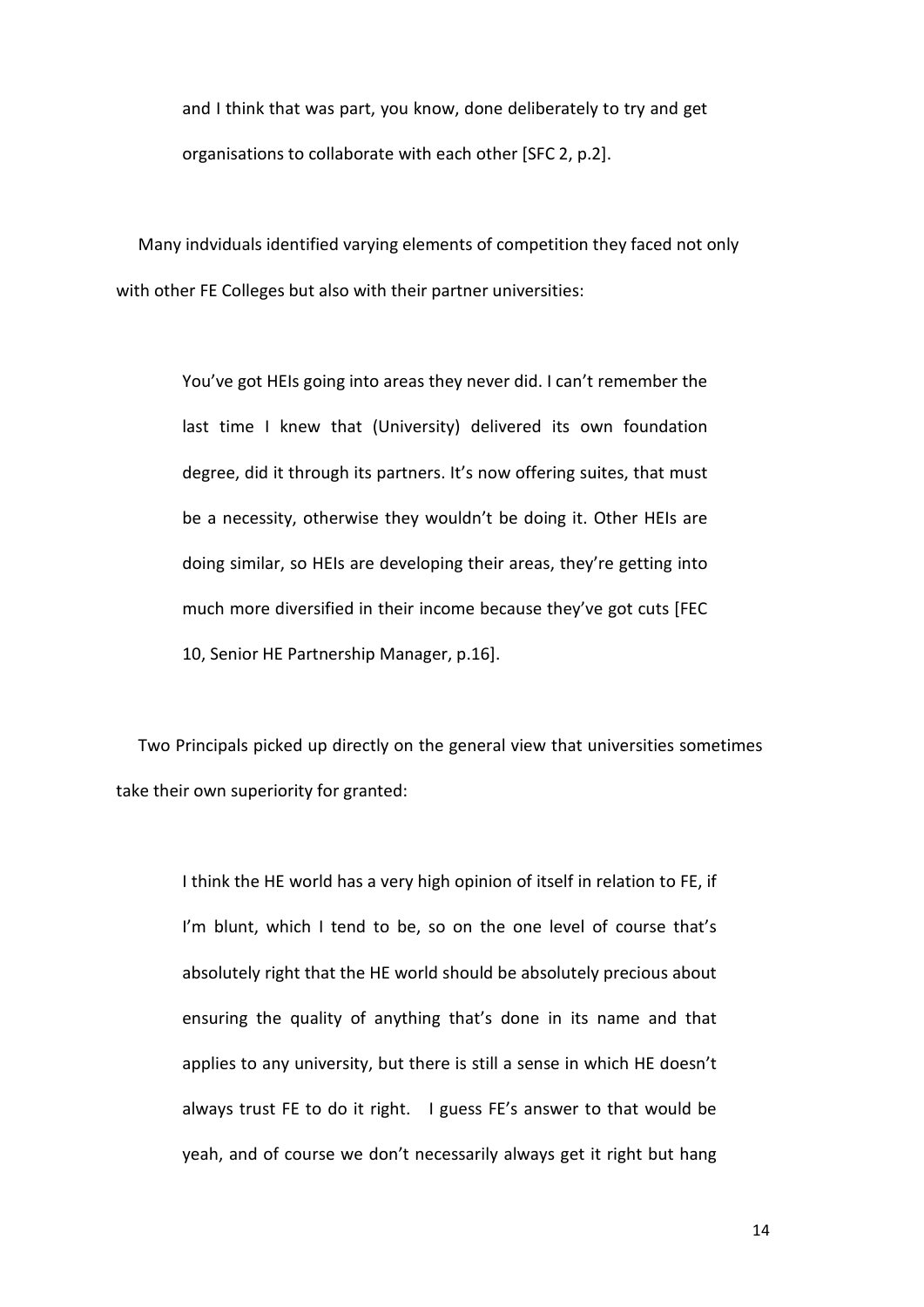on a minute are you so sure that everything that is done in the name of HE and the universities is as good as it ought to be [FEC1 Principal, p.6]?

I think there's a sort of pecking order that maybe the Vice-Chancellor thinks that they're more superior than an FE College Principal and that sort of comes over [FEC 12 Principal, p.8].

Government education policy was interpreted by most individuals as encouraging a more open market throughout PCE. One Principal was alarmed that the current 'freedoms and flexibilities (meant) the landscape could become very cluttered and confused because it seems to me that academies, UTC's, free schools, can set up almost at the drop of a hat and I think it's sort of like, slight government rhetoric gone a little but mad, because it's unplanned and I think we might find ourselves in 5 years' time looking back thinking how on earth did we allow that to happen [FEC 7, Principal, p4]?

# **Partnerships for progression**

College Principals differed markedly on the extent to which they regarded partnerships as essential or optional, and therefore on the degree of importance they attached to them. This Principal saw partnerships as reinforcing the community focus vision of his college, segmenting the market to avoid duplication: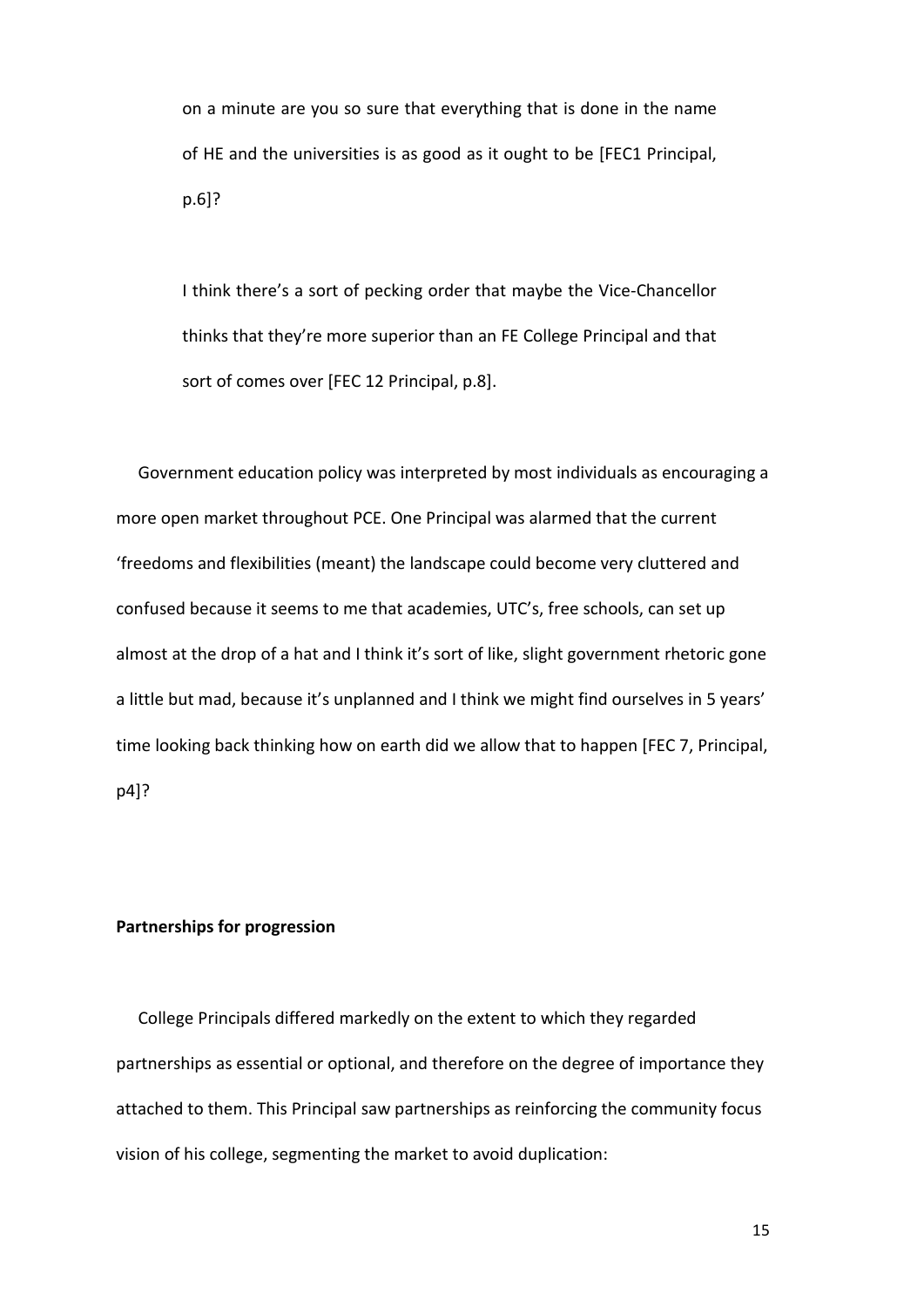... within a locality you have to say how do you provide good coverage that's relevant to your community.... Therefore if you collaborate and you decide one will do one thing and one will do the other, it can work for the common good and everyone gains from it. So it's that balance. There's always a balance between competition and collaboration. I think that's key [FEC 2 Principal pp. 1-2].

When asked what the key benefits were of a university partnership, a Sixth Form College Principal replied: 'Well, certainly I think progression of students is probably the key one' [SFC 2, Principal, p. 5]. Despite the potential for competition for student numbers locally, partnerships between FE Colleges and universities were similarly regarded as vital in securing positive progression opportunities for students especially at the local level:

> The key benefits are that we can run stuff which is of HE level and HE quality here in (town), make it available locally, it provides progression routes for our own students who want to do their HE on their doorstep. [FEC 1, Principal, p.6].

Although it is sometimes taken for granted that education professionals will naturally work with each other in cooperation and collaboration, there was a strong view amongst the Principal group that progression opportunities in particular form part of a wider contract that meets business ends as well as educational purposes: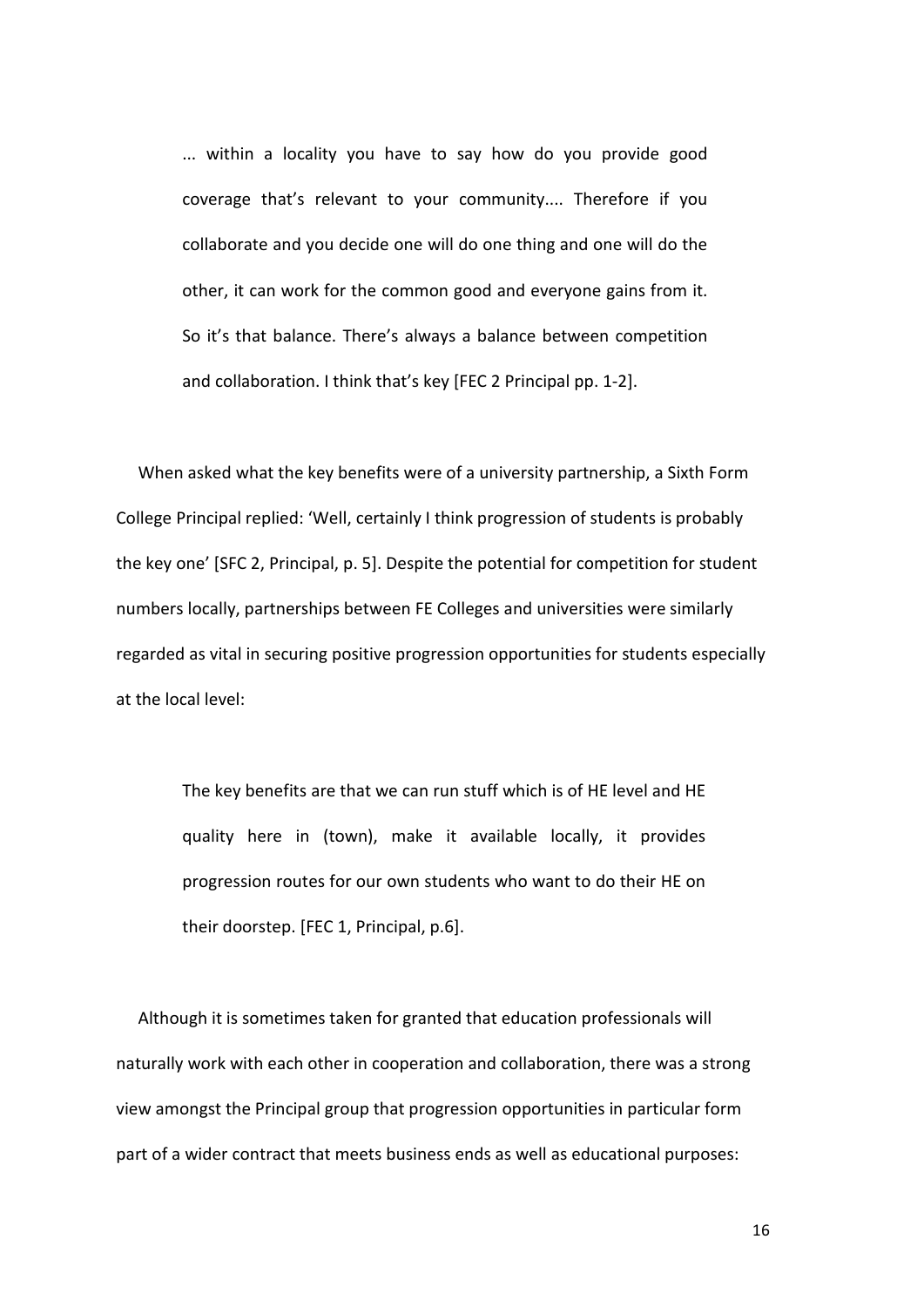(Partnerships) are business purposes and their interests and our interests to have engagement and progression…. It makes us a stronger organisation, education in understanding, raises our reputation and profile, student progression [FEC 9, Principal p.2].

However for one Principal, HE progression opportunities for FE students were more a characteristic of both institutions' community commitment:

obviously to be able to say that there is a higher education provision with a local university, I think that's, I think that's of value in terms of the, you know, community ownership really of the college and the university and progression opportunities for students [FEC 5, Principal, p.10].

Progression arrangements are also seen as part of a wider strategic alignment between FE colleges and universities, in which shared strategic planning ensures a good fit between lower and higher level provision in an area:

> ... we ought to do more joint strategic planning, we ought to be in on where universities are thinking of developing because if a university decides it wants to branch into a new area it would be in its interest to talk to the colleges now because we could start growing that market at level 2 and 3 [FEC 7, Principal p.5].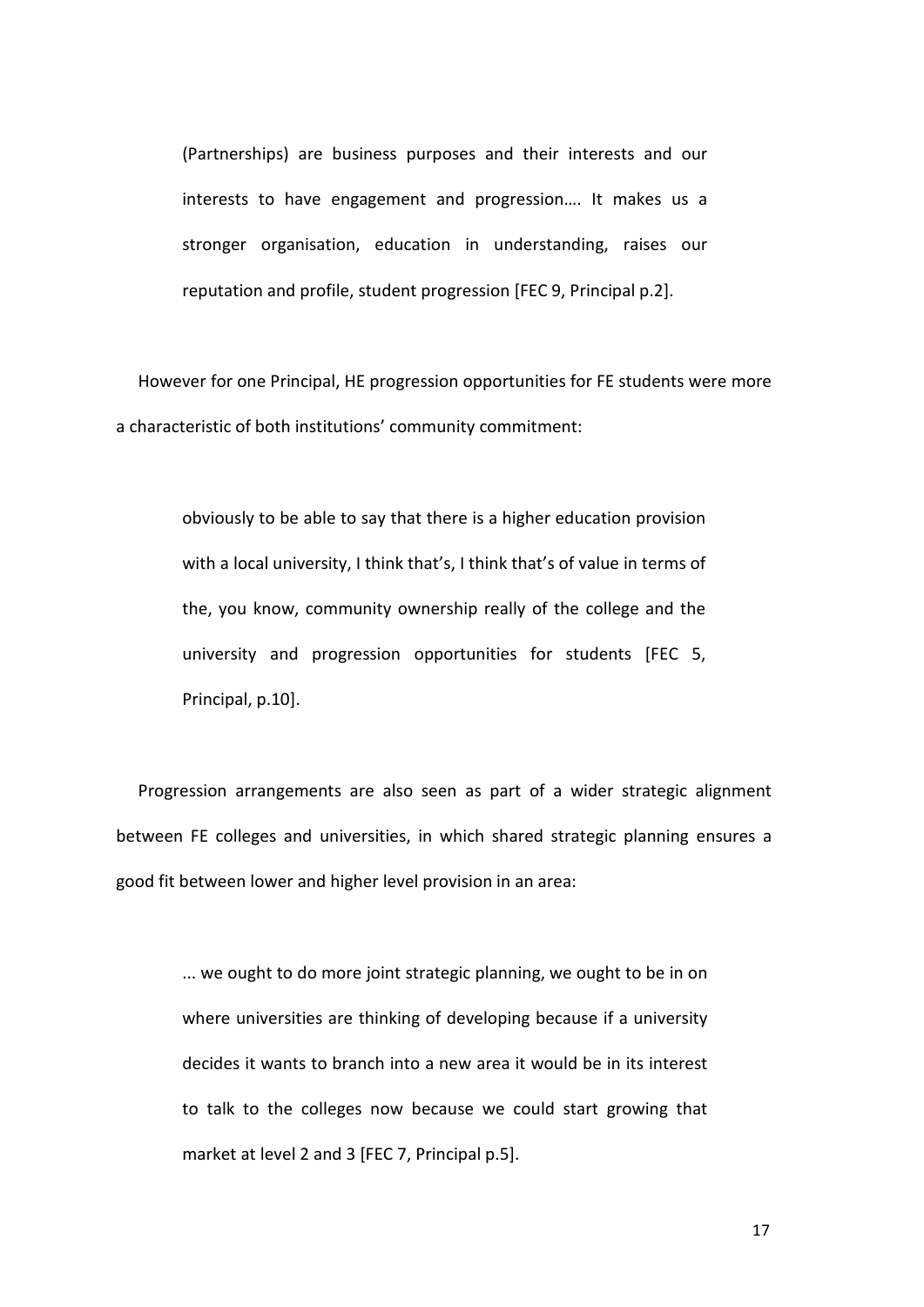Most respondents identified a strong connection between planned progression pathways and ensuring adequate local provision:

> … providing coherent progression pathways, giving some choice where there's opportunities for different preferences, but in other ways we collaborate to make sure that there is some suitable provision there for the locality [FEC 2, Principal p.2].

For most respondents, progression pathways were clearly a key focus of FE/HE partnerships, ensuring all through progression from levels 2 and 3 (GCSE / A level equivalent) onto higher education courses. For some, the attachment to and with a university at the same time added a status and prestige that came with the association, 'it gives kudos to the institution' [FEC 6, Senior Partnership Manager, p.15]. Some local universities to the colleges in the sample had set up 'Associate College' or other formalised arrangements to mark and promote this attachment, and often the designation carried other benefits such as reduced grade offers to college students for certain HE courses.

**Collaborative provision**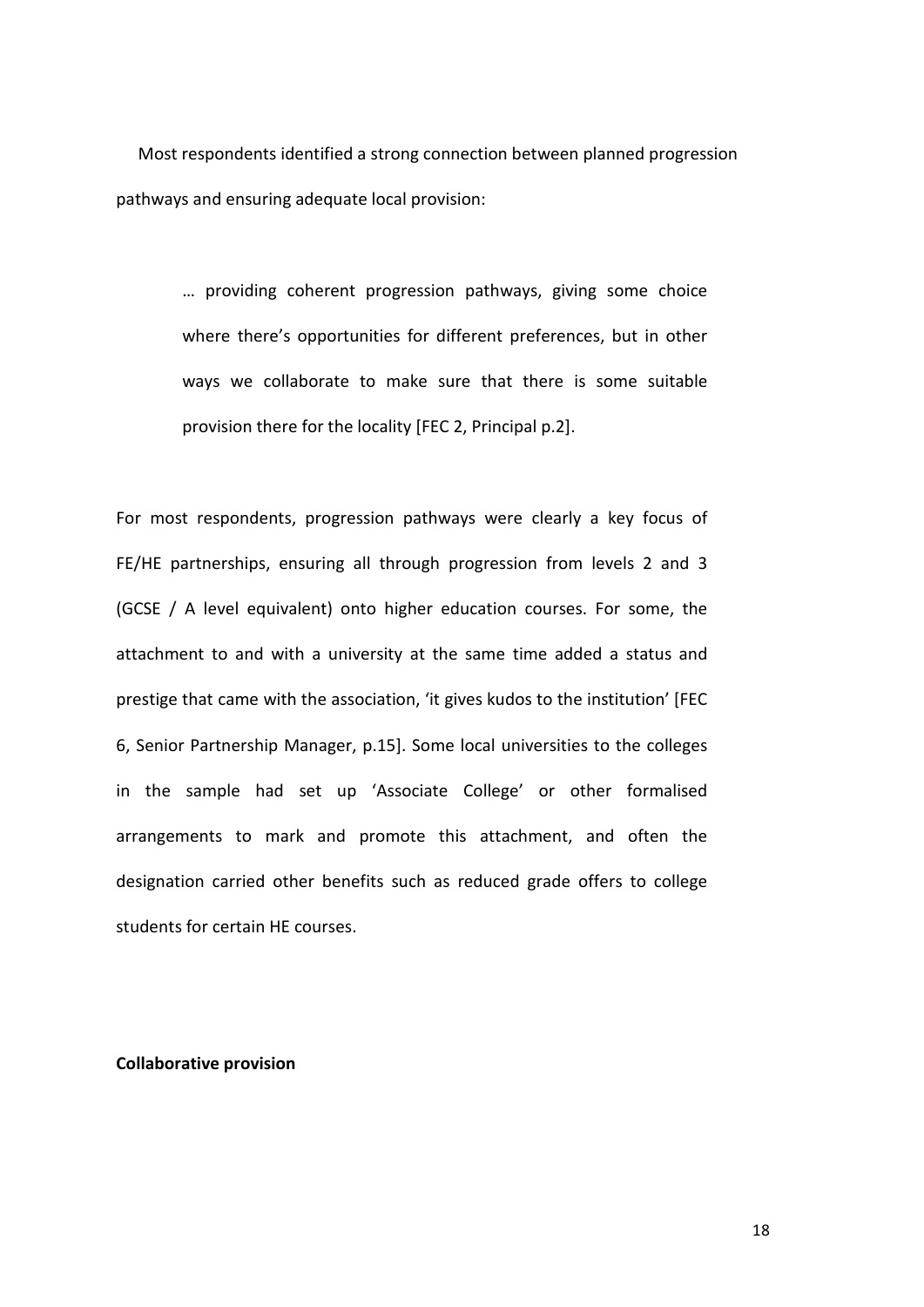Many of the colleges in the sample shared collaborative provision with one or more local universities. This Principal shared with others a rationale for FE/HE partnership around creating collaborative provision, so when asked what are the main benefits of an HE partnership, responded :

Well, clearly to be able to actually talk about and have an HE offer, albeit very limited, but the view was always, the intention was to grow and look at other high level qualifications [FEC 5, Principal p.5].

Another Principal identified a number of benefits arising from its collaborative provision relationship with a local university:

> We can present ourselves as a, being in alliance with the university so it helps, young people, FE type young people think about HE, it's obviously a way of facilitating funding as well, because, because, because it's been difficult to actually get direct HEFCE funding for us. And its enabled some HE to be provided in (city) which, more local, this is what people want and they can do the two years with us and many of them will then do the third year at (University), so it seems to work, that's the positives [FEC 4, Principal p.5].

For some FE Principals and senior managers, it is the less bureaucratic systems of FE that gives it an edge in being able to be more responsive to employers' HE needs: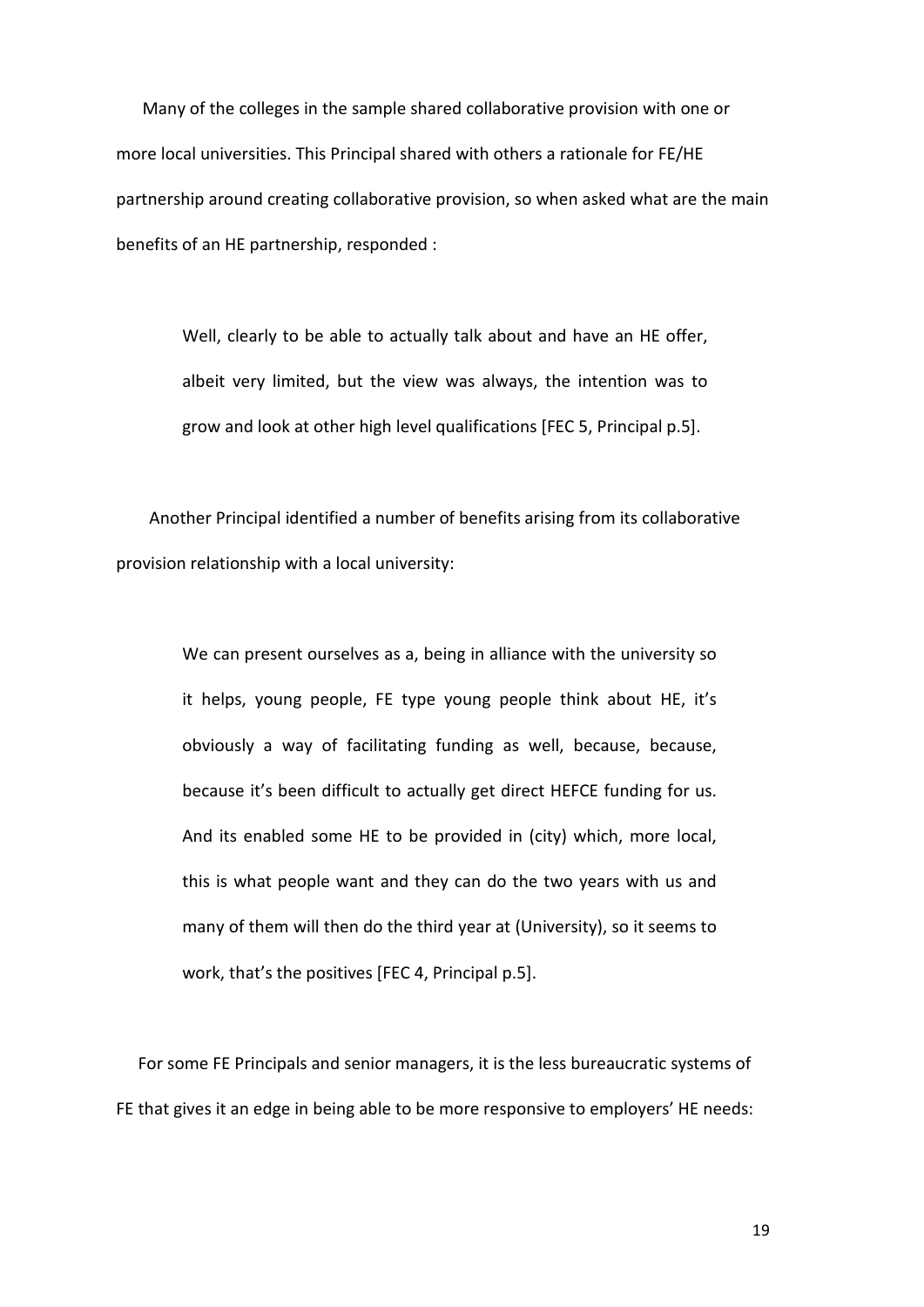We can probably be more flexible than universities can. We can turn things around more quickly. We probably got...we can respond to employers more quickly. I think universities are changing but they tend to be a little bit like oil tankers, you can't turn around quite as quickly as some other of the, and I'm not saying that should be like but I think we can probably respond more quickly [FEC 11, Senior Partnership Manager, p.9].

Taking a different position from all other Principals, one seemed to undervalue HE in FE in light of personal experience:

> These are my own personal views as opposed to an educationalist speaking, okay? I think I want my degree from a higher education institution. I don't want it from further education. Now, is that my academic snobbery? Possibly. You know, you want to go to the best universities [FEC 12, Principal p.15].

Most individuals regarded FE and HE as quite separate and discrete in terms of their priorities and core markets, however one Principal had a more connected perspective:

> If a university is genuinely a part of that wider skills agenda to do particularly with a focus on local needs, local employment, local business and the local economy, then there really ought to be plenty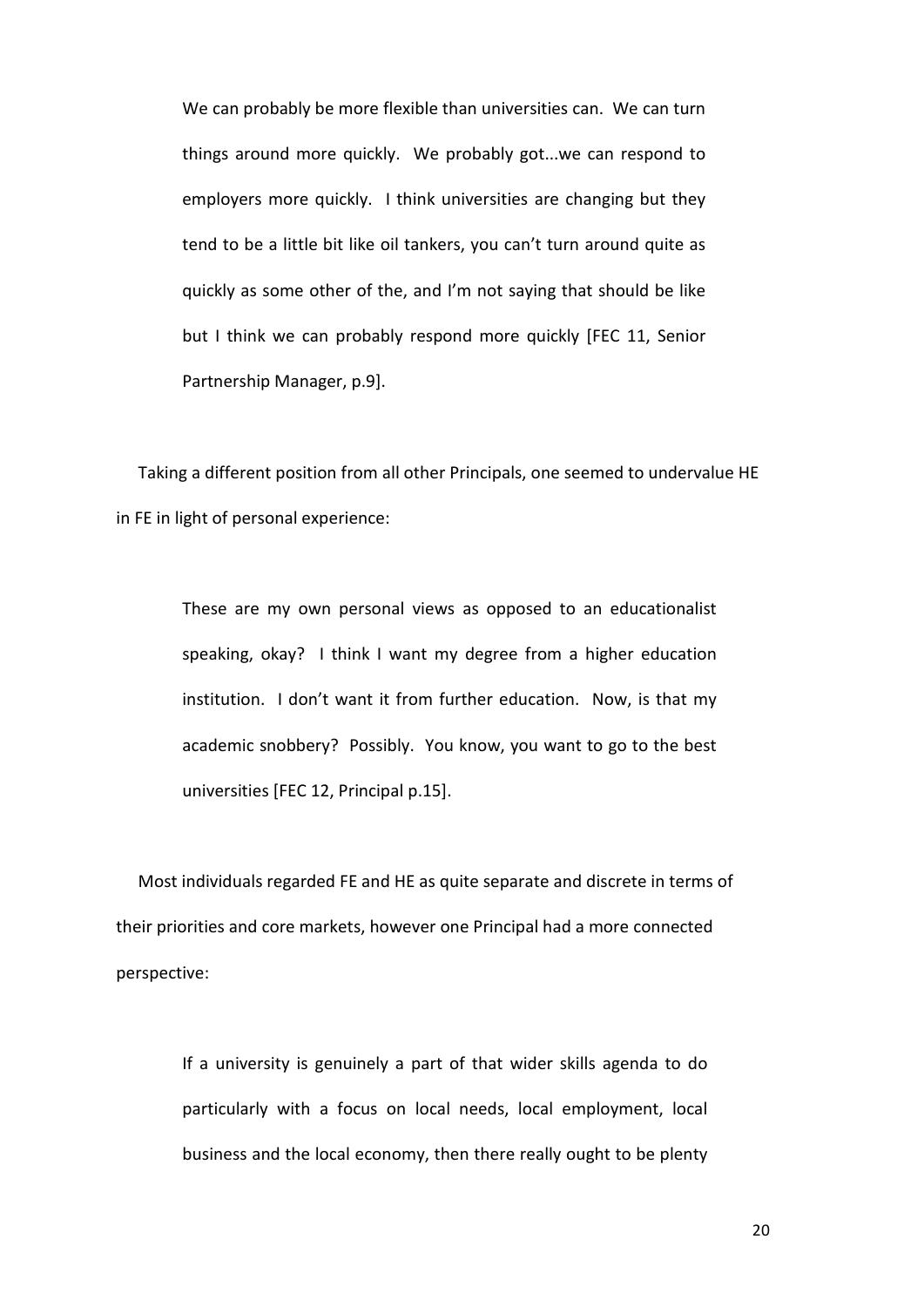of opportunities for FE and HE to be part of the same arrangement [FEC 1 Principal, p.5].

However this Principal of a large college with significant HE provision illustrates well the competitive pressures at work in this field:

> the work we have done working with the university as our partner in terms of validating the qualifications, that's led to some very successful provision, innovative provision and that's made a big difference. So there's some really innovative strong work in certain areas. In other areas there's tensions and I think that, that tensions probably increasing more going back to what I said where due to competitive pressures if you say drift into some degree markets, it's always historically been the case between FE and HE, it's where that gets complicated [FEC2, Principal, p.7].

Clearly, in a post-compulsory education environment that is competitive, with FE and HE institutions competing for the same (largely locally sourced) students, there will be competing agendas at play, some opportunities, some threats. All respondents appeared to take quite a sanguine view of this interplay between sectors, and were realistic in their assessment of the capacity of particular FE/HE partnerships to support their particular institutional mission and strategy. The most successful partnerships, in terms of generating trust and confidence, seemed to be those that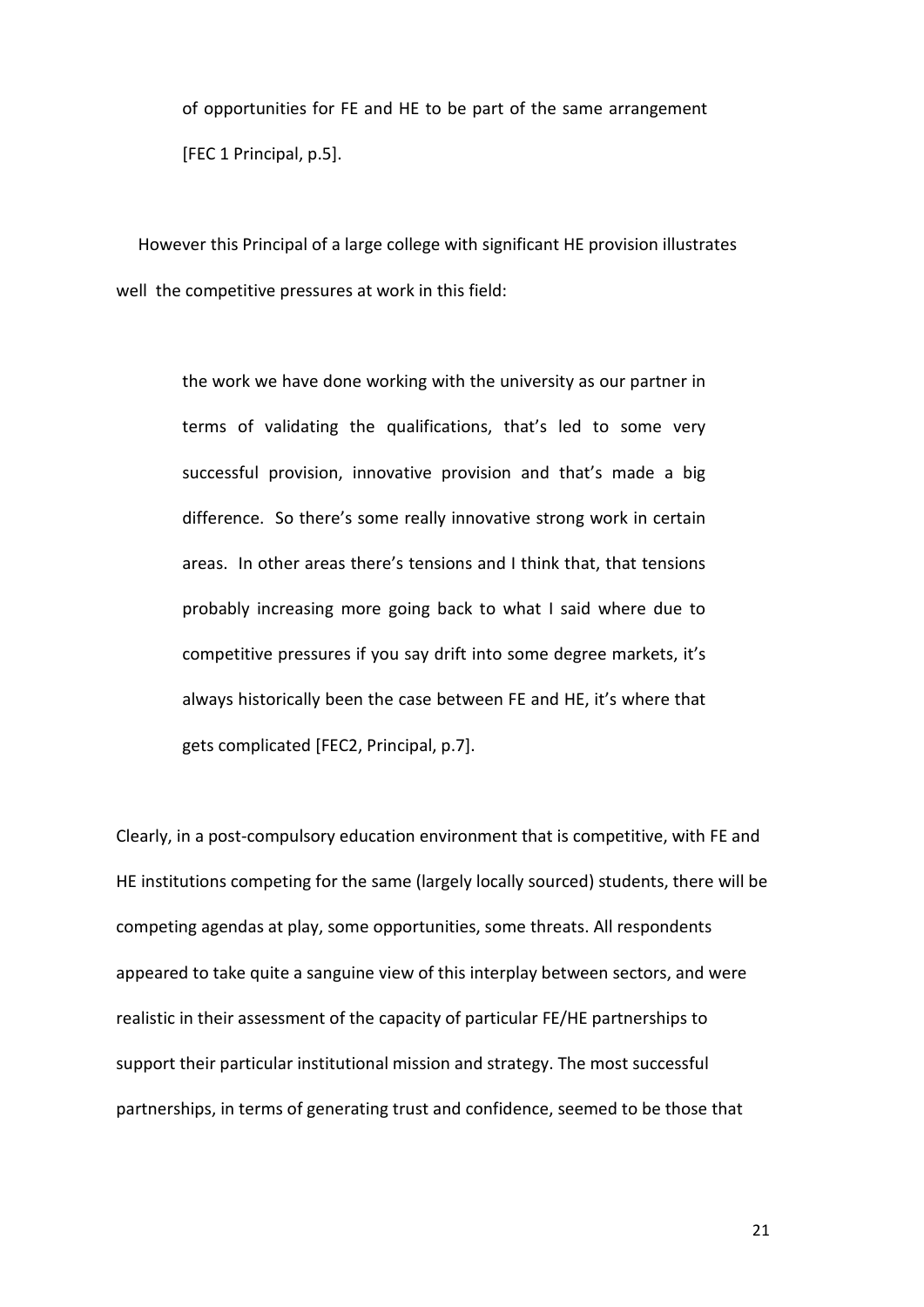had created and sustained clarity about purpose and benefits, whilst recognising areas of tension and competition.

#### **Sustainability**

In 2012-13, providers of HE were free to set a student tuition fee up to £9000 per annum, dependent upon certain assurances on spending on access and outreach set out in the institutions' Access Agreement, monitored by the Office of Fair Access for Higher Education (OFFA). Many predicted that this would create a competitive market in higher education provision, and that seems to have had some impact on the FE college providers of HE in our sample:

> ... we have a range of partners and there's with some partners issue over fees, where their fees are very high and they don't seem very willing to negotiate on that. Some of the partners again see us as a competitor so are quite restrictive in terms of what they'd be prepared to validate [FEC 3 Senior HE Partnership Manager p.2].

In the same year, government introduced the Student Number Control, that continued and specified a limit on how many full time students each institution could recruit. This led to many HEIs withdrawing from their FE partnerships in order to preserve the maximum level of funding for the HEI which is reflected in the comments of these senior college HE partnership managers: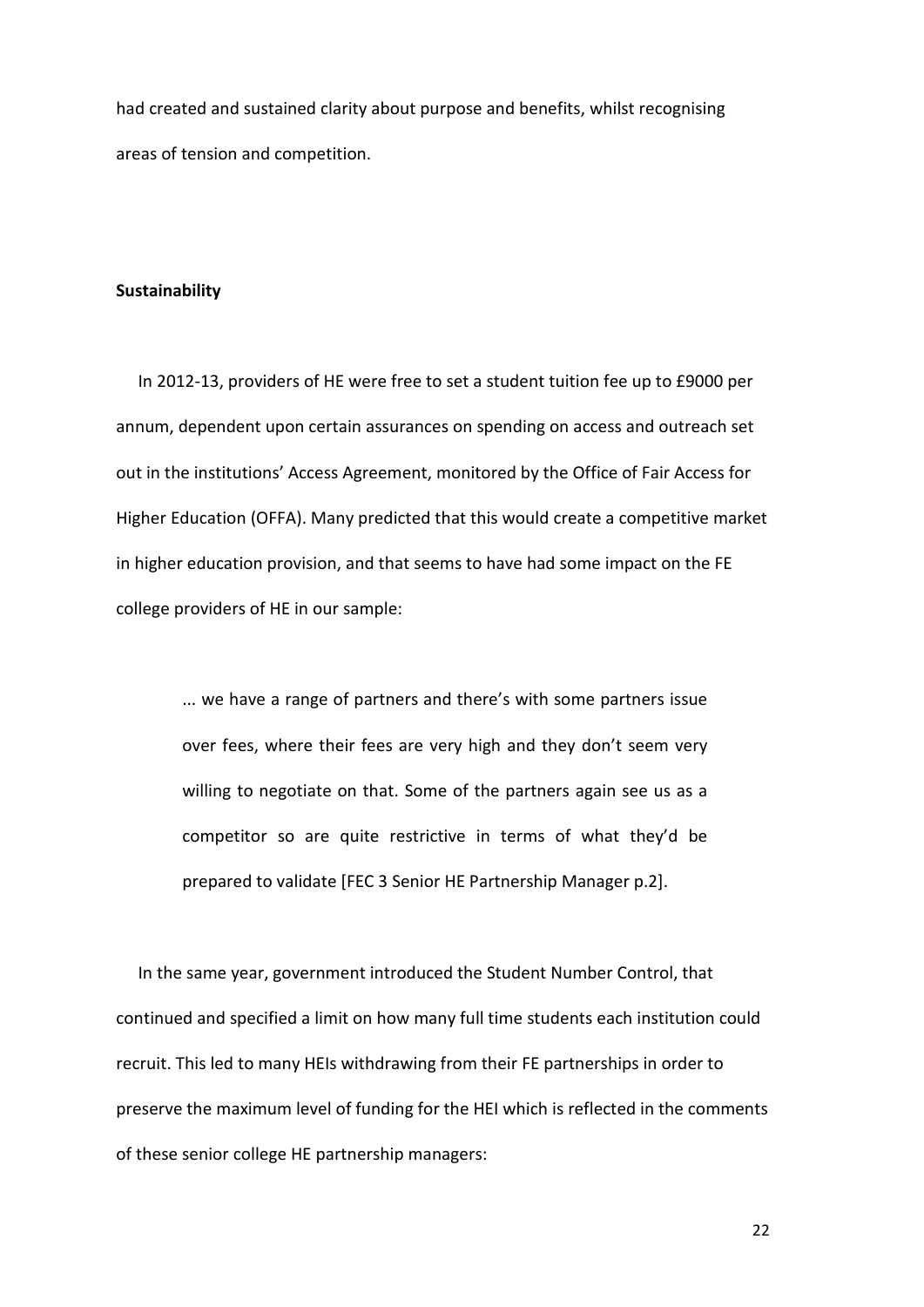Some universities have pulled away from a lot of their college partnerships because of wanting to basically keep all their Student Number Control just for their own in house to deliver higher education [FEC 3, Senior HE Partnership Manager p.3].

... most HEIs have pulled away from their FE partners in recent years. And the main reason for that is if they're not hitting…they've got to hit their own…they've got to hit their targets on their own main campus.... So you've seen, well we've seen many universities, HEIs pulling away from partnership because they're struggling [FEC 10 Senior HE Partnership Manager p.2].

However, the OFFA requirement to set and meet access and outreach targets (OFFA 2014) may have pulled HEIs in a different direction, to extend their FE partnerships in order to diversify their student profile:

> Other institutions actively sought to increase (their college partnerships) as a way to meet their Student Number Control, a way to actively demonstrate widening participation, which obviously it's required in things such as the Access Agreement. So at individual levels there have been changes and sometimes they are in opposite directions [FEC 3 Senior HE Partnership Manager p3].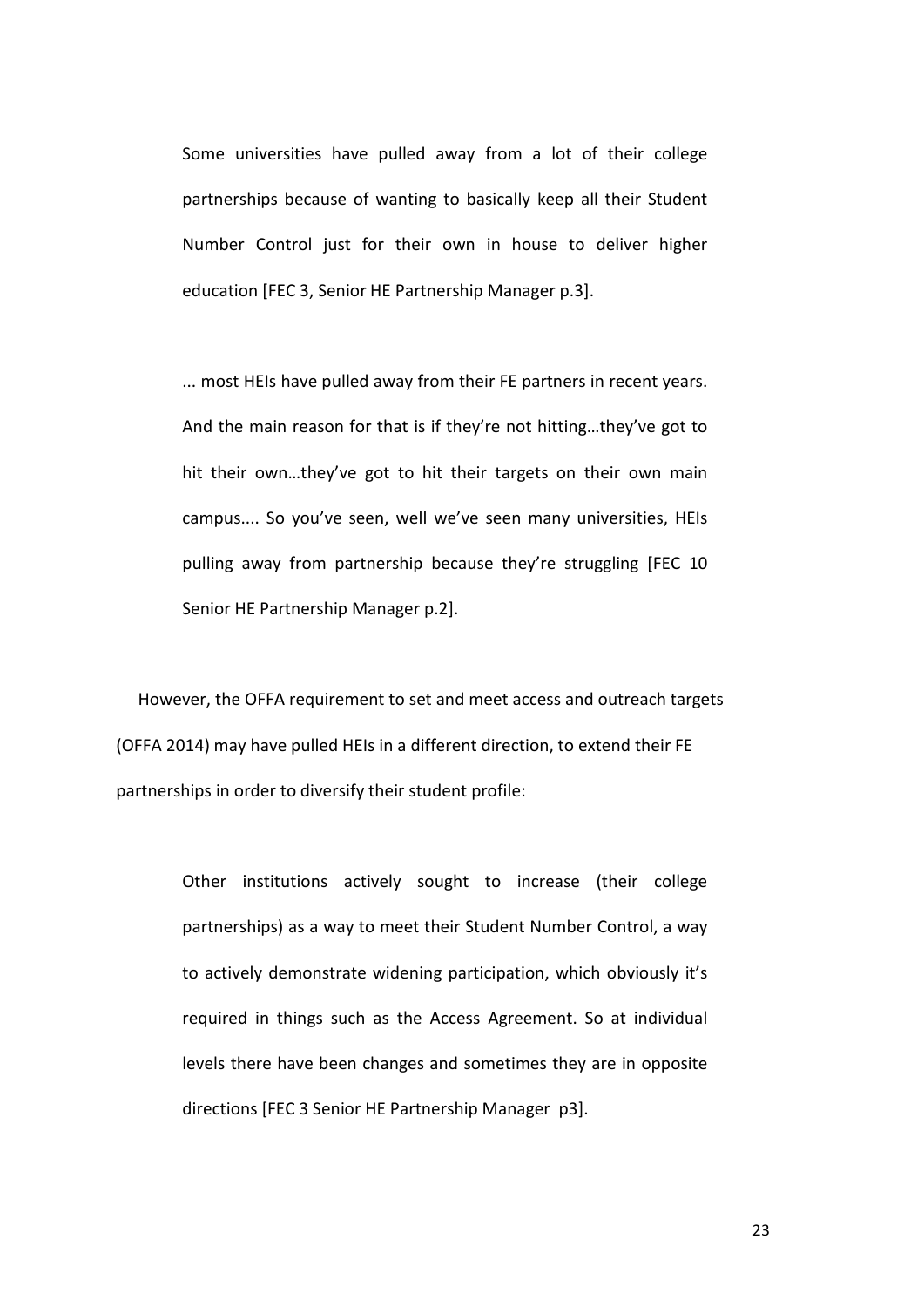Many individuals felt that this more competitive environment allied to the shrinking level of government funding for both 16-19 and employer led provision had led FECs to evaluate carefully the cost-benefit of their HE partnerships:

> I think with the environment that we are in at the moment every institution, every educational institution needs to look at increasing its income or maximising its income and minimising its expenditure and I think those probably are the two driving features of any sort of collaborative partnership.... there's not the money available just to do things because it would be nice [FEC 3, Senior HE Partnership Manager, p. 4].

A linked theme in our data is the impact of the withdrawal of government influence alongside reductions in its funding. Individuals frequently referred to the demise of the Learning and Skills Council and the schemes it funded such as Train to Gain, and the declining influence of the Higher Education Funding Council and the schemes it funded such as AimHigher and the Lifelong Learning Networks, as impacting negatively on partnership activity:

> At the moment there are very few partnerships with other FE colleges, because certainly in the last few years, er, and with the demise of the Learning and Skills Council, then it's become more a competitive field again, as opposed to a collaborative one, so whereas with our previous, our partnerships around delivery of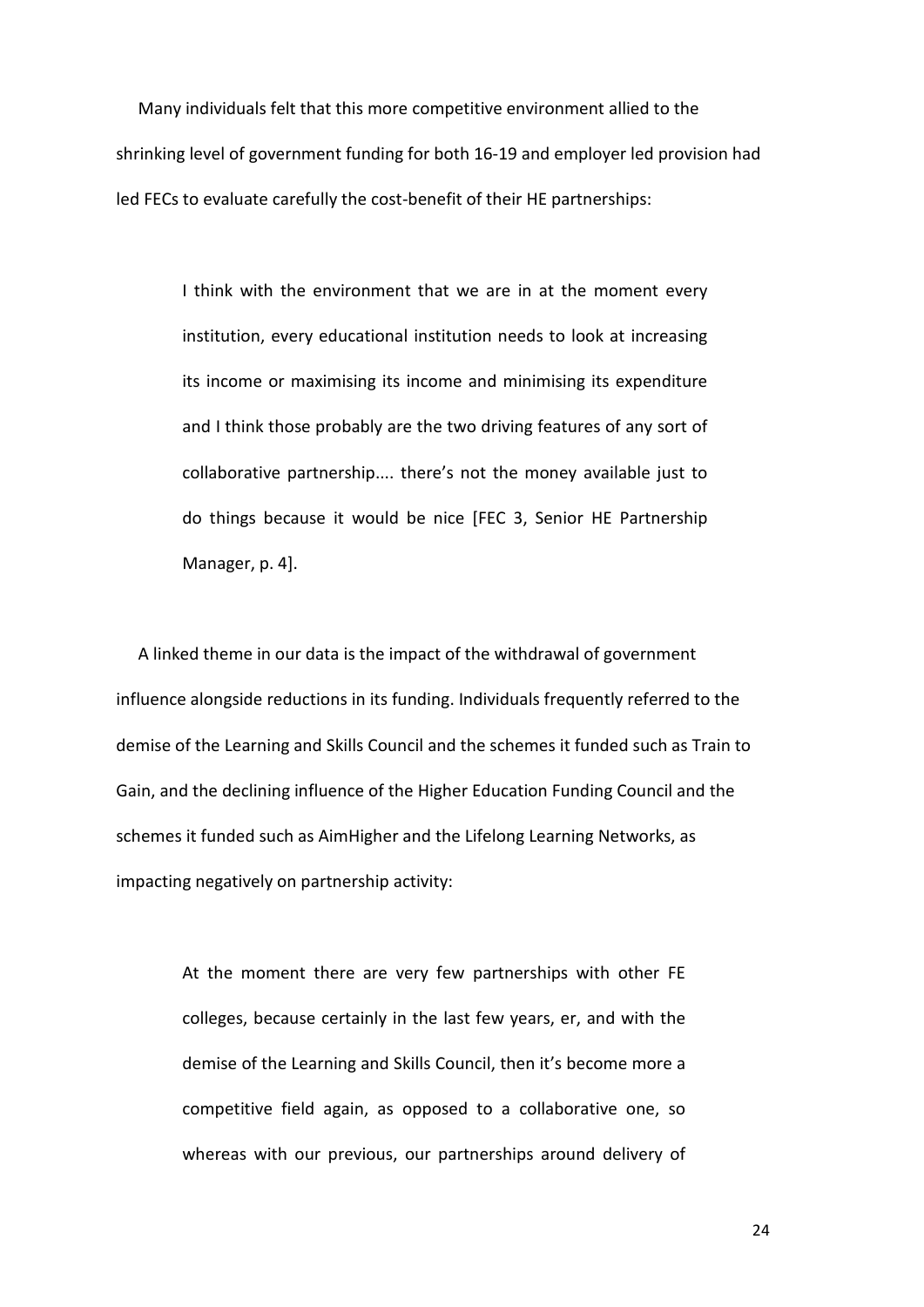Train to Gain, or big projects like that, then they have tended to wither away [FEC 6, Senior HE Partnership Manager, p.1].

A further policy influence on post-compulsory education partnerships has been the opportunity for FE colleges to gain Foundation Degree awarding powers. Previously, FE colleges were reliant upon HEI partners to validate prescribed higher education courses. Under the Further Education and Training Act (DfES 2007) a number of colleges have been successful in their application to award their own Foundation Degrees, removing their reliance on an HE partner:

> We have made an application for Foundation Degree awarding powers which we hope to be successful with, so I would always rather not work with someone, let's just get on and do it ourselves, because obviously managing the partnership takes time and effort and money [FEC 3, Senior HE Partnership Manager p.6].

Leaders of the smaller colleges in the sample placed high value upon building institutional capacity and mutual benefit:

> Usually, it's because you can't do everything yourself. I mean in our case, we're a very small college. So there's a really limited number of things we can do by ourselves. So partnership could be a way of delivering more by gaining access to resources, by sharing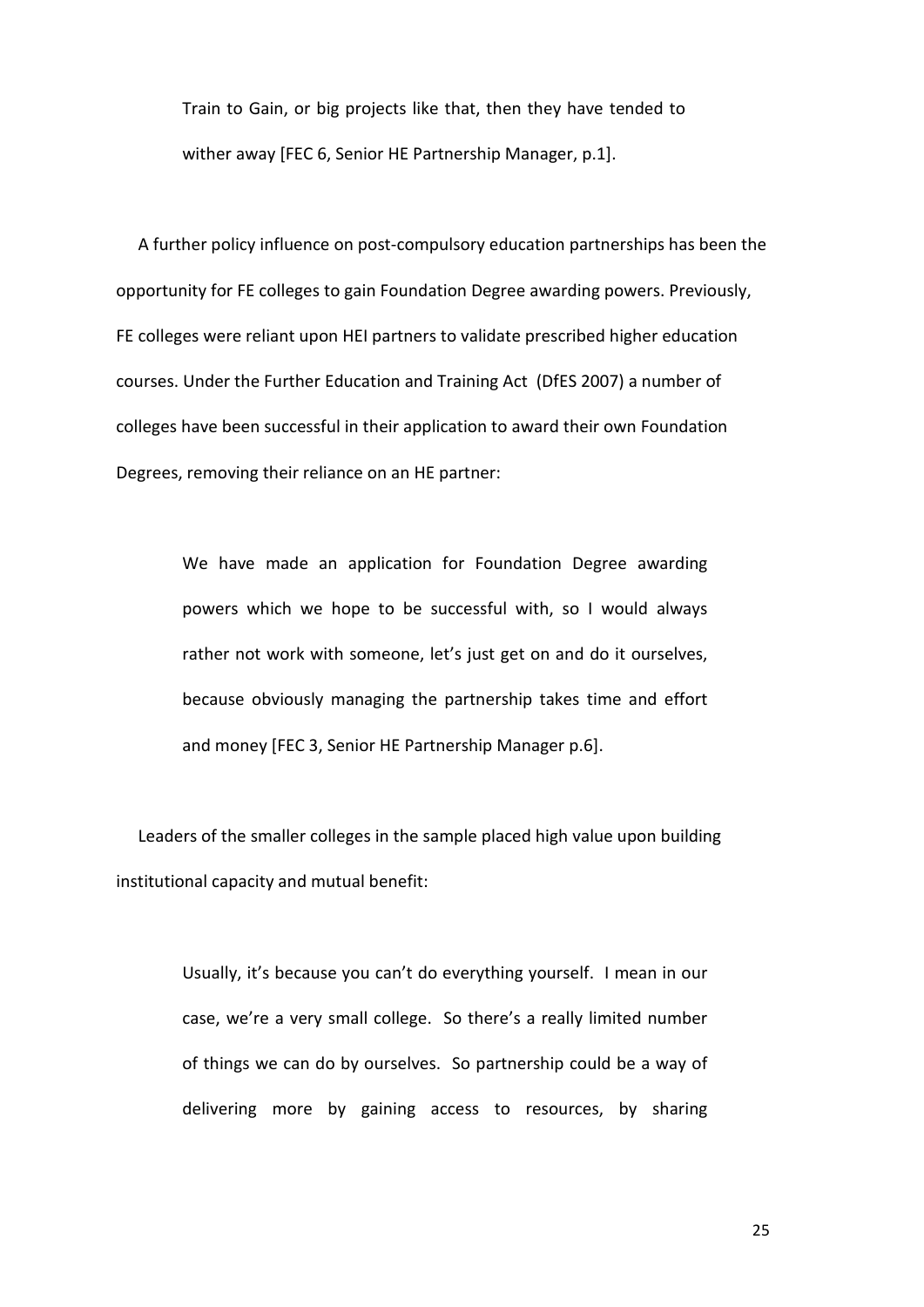experience, expertise, and by giving students other experiences [FEC 8, Principal p.2].

The reflections on partnership identify a number of positive characteristics of strong, valued and sustainable partnerships, that were widely considered to be strategic, productive and in the interests of student learning and well-being:

> If you don't have trust, and trust is founded in values, shared values, or at least you understand your values, then you can't do partnerships... it's all about trust. Trust, collaboration, mutual benefit. [FEC 8, Principal pp.15 and 21].

This reinforces the central importance of leaders', managers' and practitioners' commitment to the underlying values of partnerships in their formation and maintenance:

> I think it's about, it's about being honest. And I think it's about being transparent and I think the people who are undertaking them have to believe in them [FEC 10, Senior HE Partnership Manager, p.3].

The participant perspectives illustrate well the competing pressures that are thrown up by partnership working. Against the natural inclination to be self sufficient stands the opposing thought that partnerships are a way of 'delivering more' (see above). Unsurprisingly perhaps, analysis of the data indicates that, although it is not a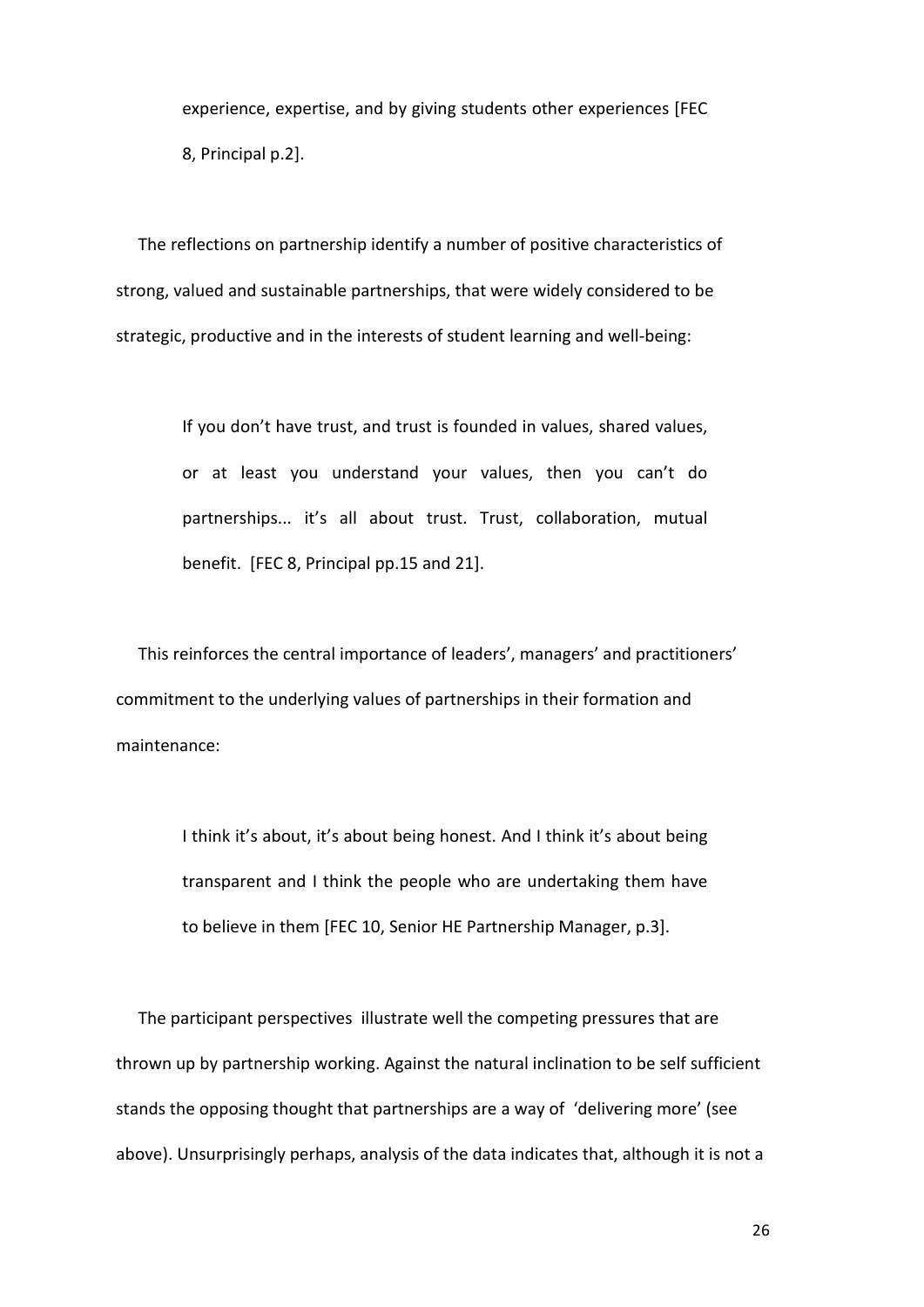complete pattern, Principals of smaller colleges tended to be more vocal about the benefits of partnerships for sustainability.

#### **Widening participation**

Nearly all of the FE Principals interviewed demonstrated a firm belief in the role of their institution in making a positive impact upon widening participation. This led them to reflect upon how partnerships might contribute to this end, indeed for some, widening participation was to be a significant aim of inter-institutional collaboration:

> So widening your participation has become the language for making sure that someone who comes from a poorer background, who hasn't had such advantages through education, stands an equal chance. And we're all committed to that. Now partnership can help that... [FEC 8, Principal, p.3].

For this Principal, the increase in competitiveness is likely to have a negative impact on widening participation:

> .... in terms of widening participation, because it's, because it's everybody rowing their own boats, because it's everybody fighting for their own, as they see it, survival, then strategies around widening participation, what might be best for the individual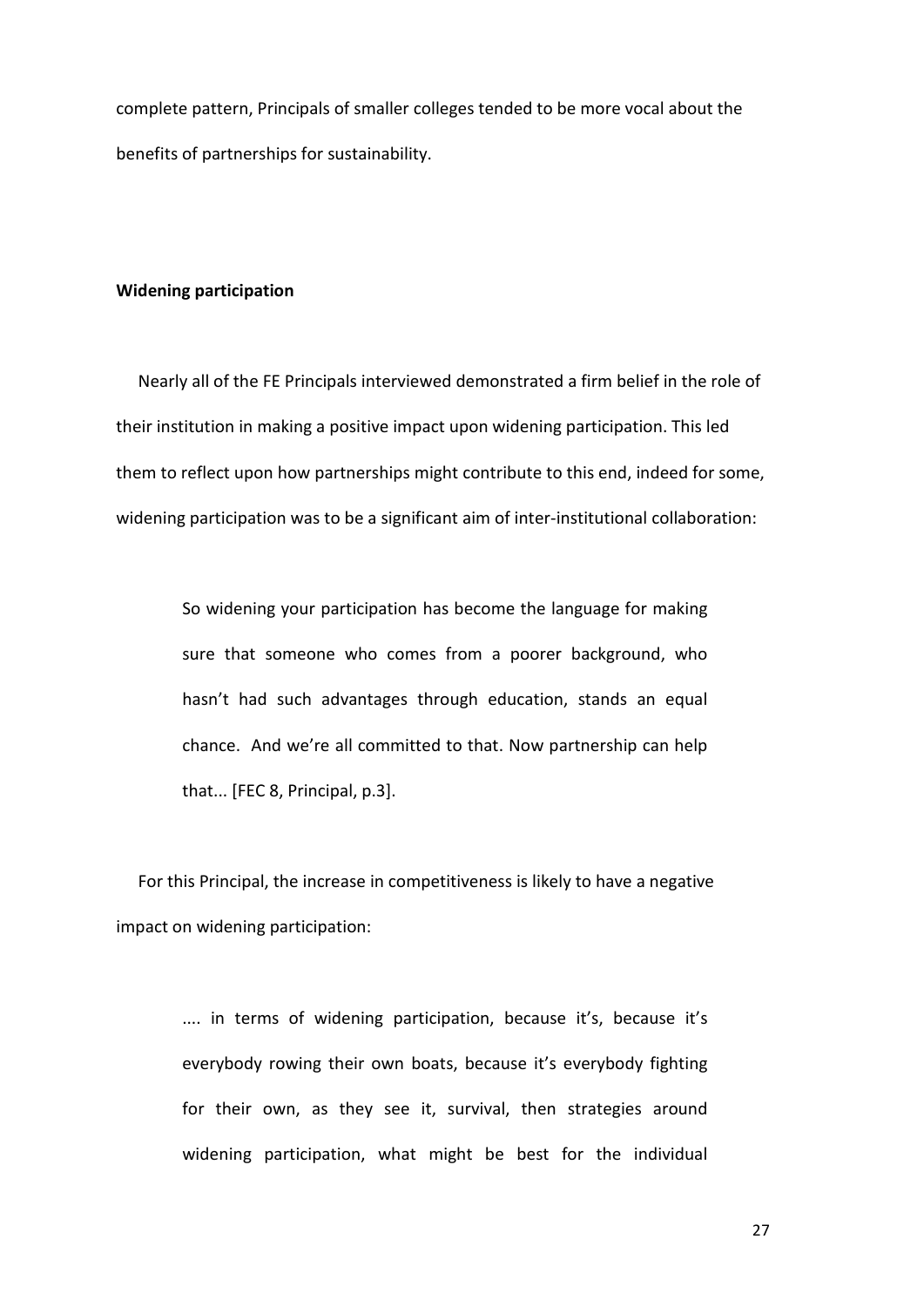students, will just go, just go down the plughole. That's it, end of story [FEC 6, Senior HE Partnership Manager, p.2].

One Principal was closely involved in both AimHigher and the local Lifelong Learning Network and although regretting that neither initiative was sustained, acknowledged that the local university had picked up and continued elements that had proved effective in access and widening participation:

> There was a lot of funds available for widening participation, which have all disappeared, so I mean, really what (University) are trying to do now is replace some of that work, through other mechanisms, so, so there is a broadening and it's just simply trying to work with sort of Diploma type students to encourage them to think about university and that's the widening, but they're the sort of kids that aren't really, they're not expecting to, to carry their education beyond level 3, many of them, so we've broadened things out a bit, which I think is very positive [FEC 4, Principal p.5].

Many individuals cited localness and accessibility as key reasons for entering into HE collaborative provision arrangements. This Principal, when asked what he would like the college's university partnerships to achieve replied: 'I think we need to continue to broaden opportunities for students and make sure more students can progress and can achieve, particularly with a disadvantaged background' (FEC 9, Principal p.9].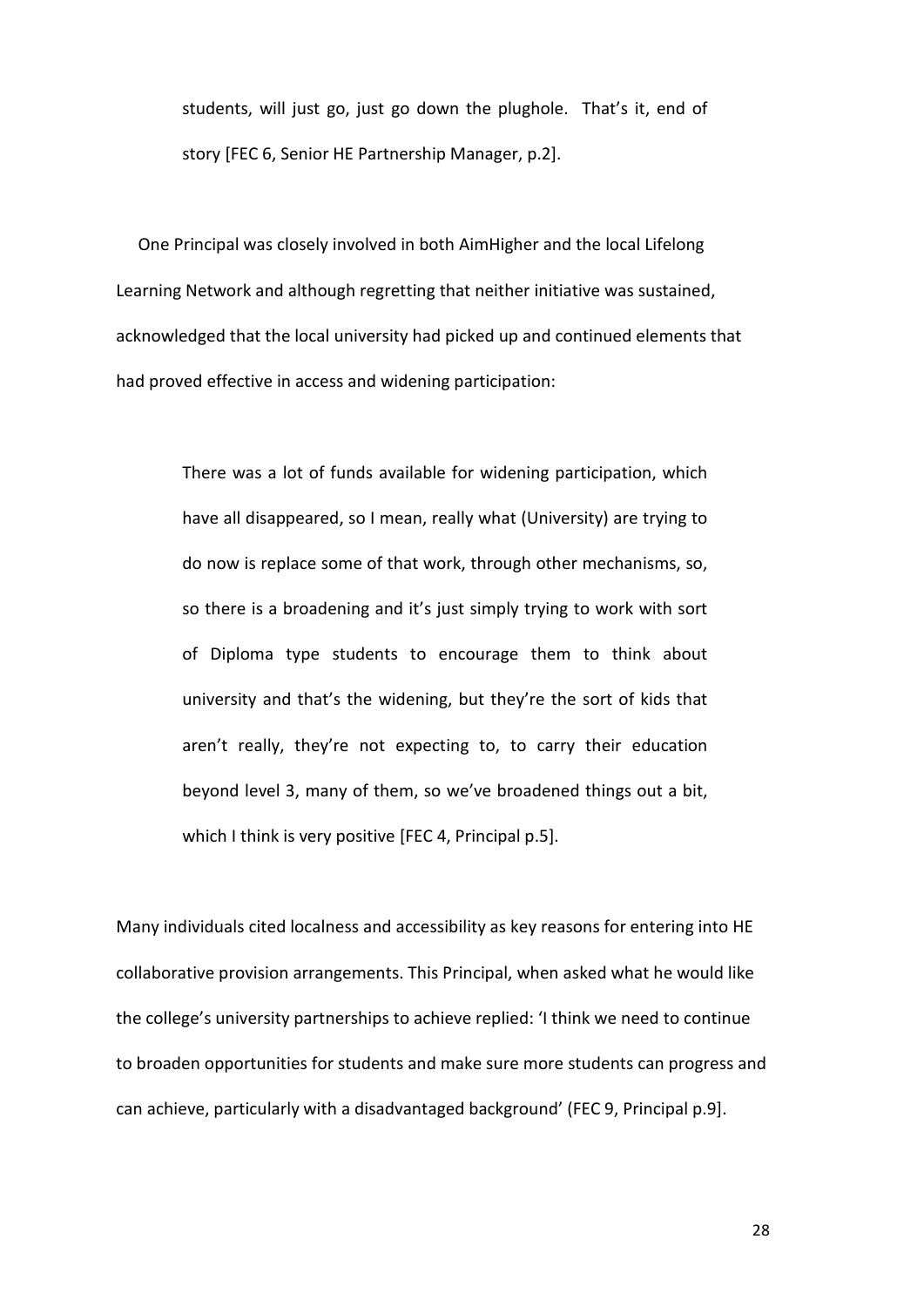Not all Principals shared the view that widening participation was a primary objective for them of FE/HE partnerships:

> I don't think that's the prime purpose, it might be perhaps a little bit more in terms of the university's agenda [FEC 5, Principal, p. 2].

An FE Partnership Manager seems to concur that widening participation was not a primary objective of partnerships *per se*:

> … an unintended consequence of more competition and everybody fighting for their own corner might widen participation, I wouldn't rule it out, but it's not as if it's been planned that way for that purpose [FEC 6, Senior Partnership Manager, p.2].

This Sixth Form College Principal saw WP as one partnership objective among others of equal priority:

> I think that should be one of the factors that would inform an element of partnerships, whether FE/HE or FE/FE but ensuring resources are used as effectively as they can be and improving quality, they are just as important I think as widening participation [SFC 1, Principal, p.2].

This Sixth Form College Principal concurs: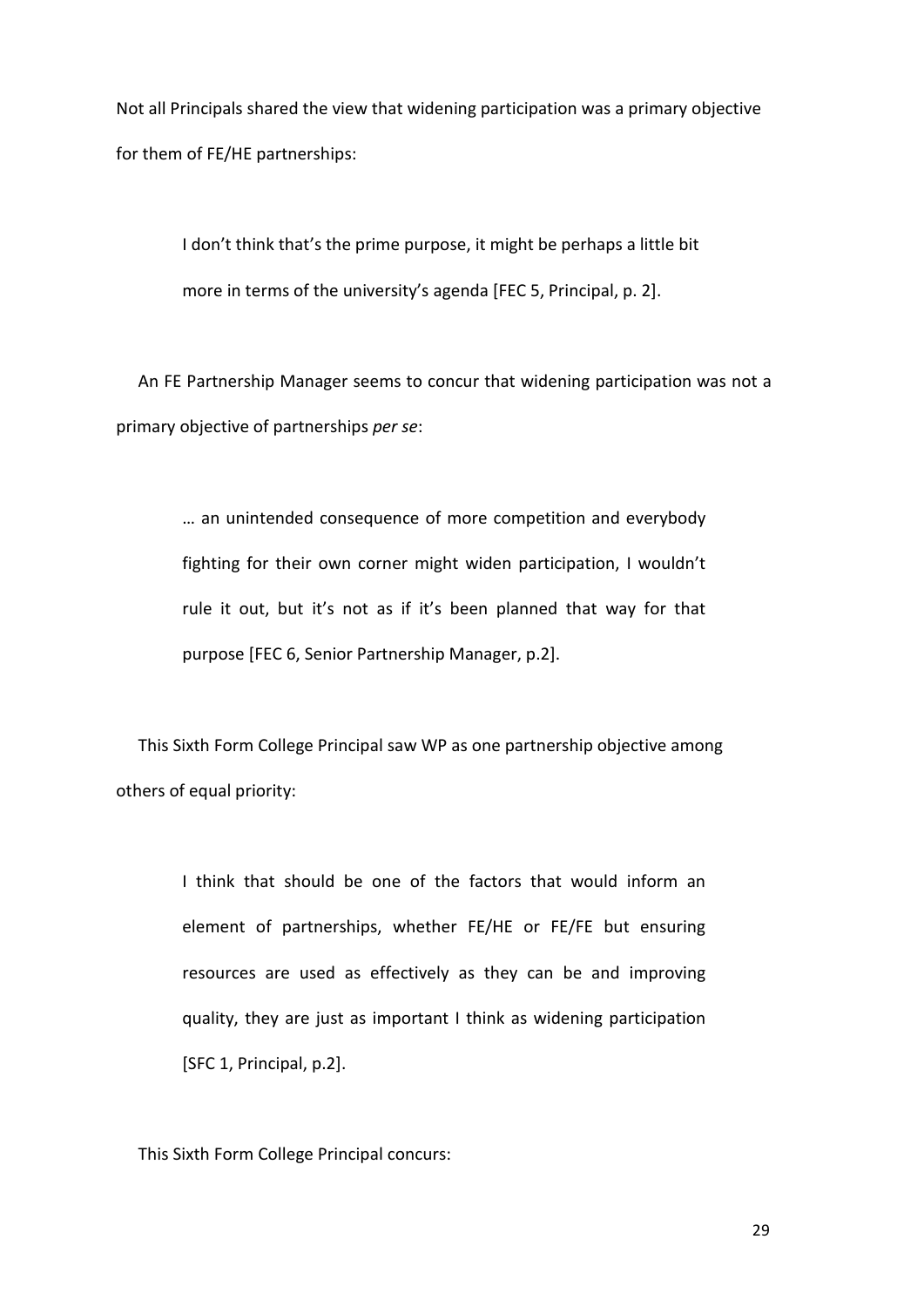I think that (widening participation) should be a priority; I'm not sure… I don't think it should be the only priority [SFC 2, Principal, p.2].

On the other hand, the thoughts of this Principal on the centrality of widening participation to the partnership agenda were rather more bullish:

(widening participation) would be one of the priorities definitely, yes, I mean I think there would be a number of them but clearly that's massive on our agenda that we want to, to be seen to be, a reachable or an accessible institution for all of our community, so yes, I mean, it would be well up there in the priorities [FEC 7, Principal, p.2].

A surprising outcome of this research is that amongst the FE and Sixth Form College sample, widening participation did not appear to be as high a priority for partnership work as was expected. For the author, coming to the work from an HE perspective, how FE/HE partnerships can widen participation was the principal foreshadowed problem (Malinowski 1922). The potential and capacity of further education for widening participation in higher education has been extensively documented (Parry and Thompson 2001, Bridge, Fisher and Webb 2003, Elliott 2003, Scott 2009). And yet for the SFC/FE sample, this seemed a lower priority than recruiting students, enabling a higher education offer, and reinforcing the position of the college in its marketplace.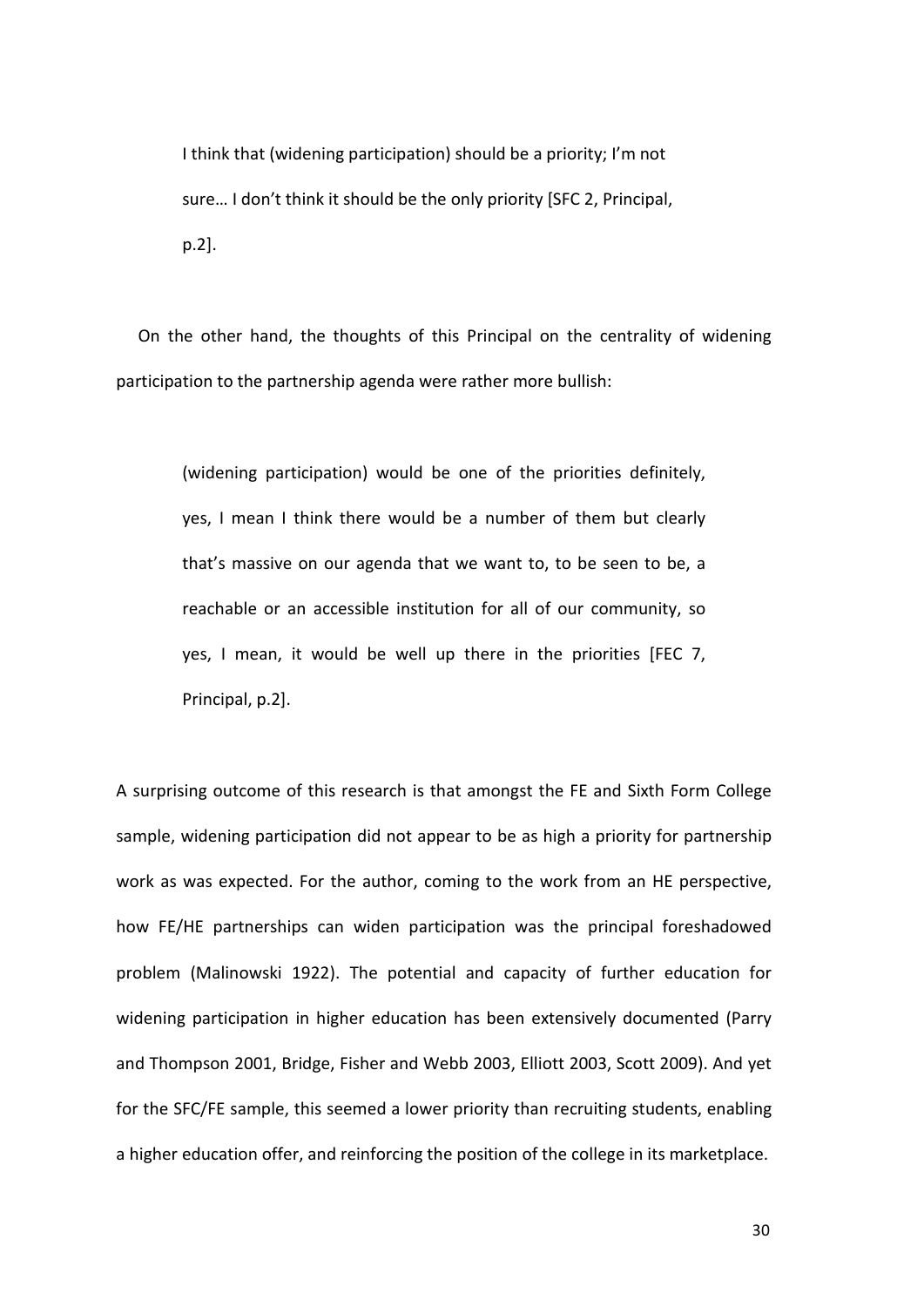#### **Summary and implications for policy, practice and the theoretical literature**

Returning to the matter of power introduced in the earlier discussion of the theoretical literature, our data suggest a more evenly contested space between HE and FE than is evident in the power relations theorists' analyses. The Bordieusian view of the world is of a hierarchical space in which agents – individuals, groups and institutions – are positioned relative to others in hierarchical orderings and at different distances from each other, and engaged in struggle over goods and positions. Although this space is acknowledged to be 'dynamic and shifts over time…. (a)ll are obliged to play in relation to the established logic of the field, notwithstanding the bounded agency they may bring to their strategies for doing so' (Colley et al 2014, p.4).

Given the continuing diminution of government funding for FE colleges' learning and teaching activity at all levels, it seems that well led and managed colleges have as a result become more independent, autonomous, and powerful, although many weaker ones have found it necessary to merge with more successful colleges. In a policy world in which government funding is reduced and colleges look to other sources of income, including HE, full cost programmes and even real estate, this trend towards greater autonomy can only grow. Therefore I take issue with a Bordieusian explanation on the grounds that it pre-casts social relations and interactions in a field that is shown in this paper to be both more subtle and complex than the dominant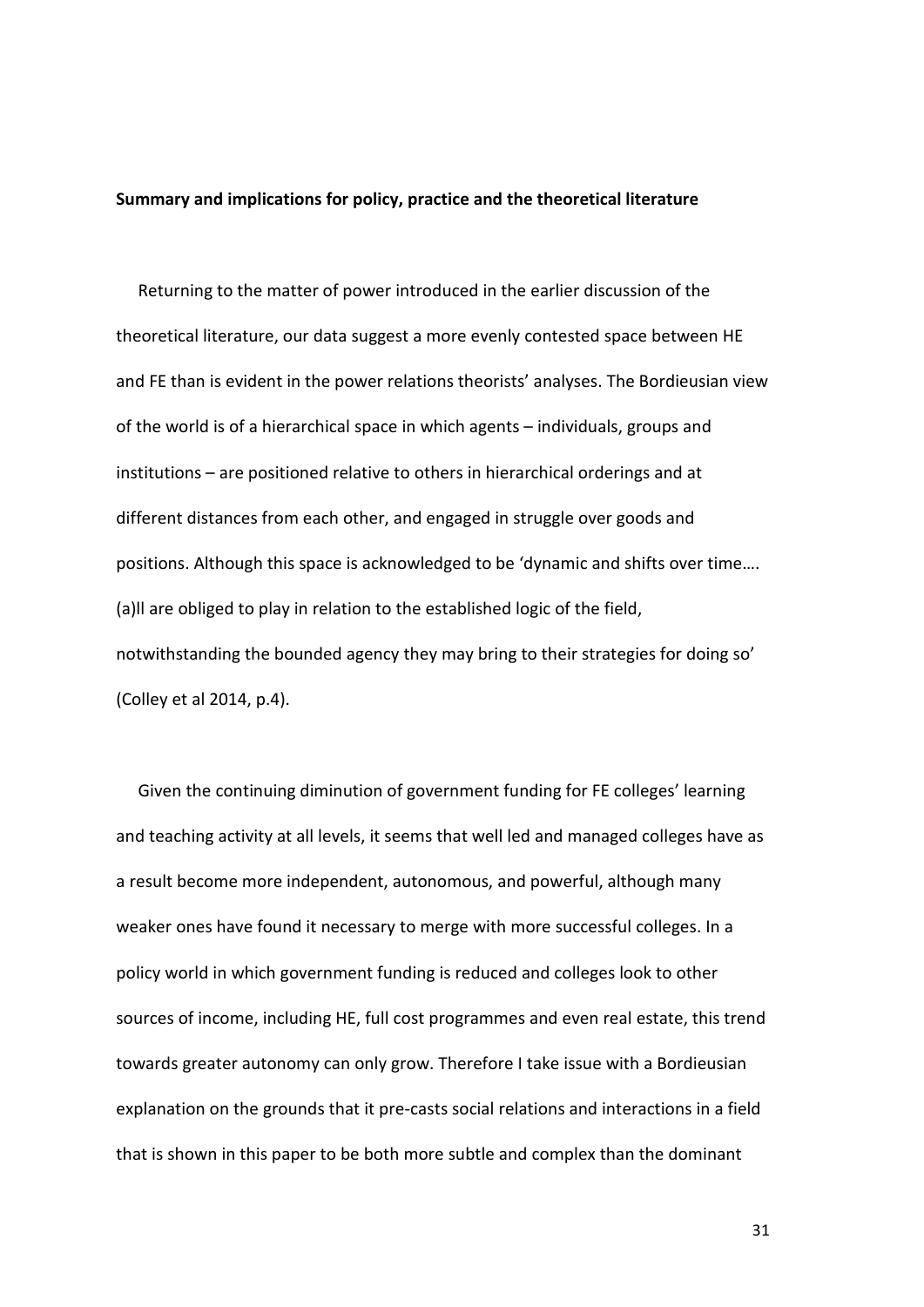portrayal would suggest. The idea of educational partnerships as loosely-coupled systems has been appropriated to highlight the need to take different values, interests and priorities into account in establishing and taking forward productive educational partnerships. The concept better explains the idea that power in institutional relationships is variably distributed and therefore needs to be analysed in a variety of contexts in addition to sector esteem or status.

Whilst there are no doubt distinctive cultures in FE and HE (Solvason and Elliott 2013), we can agree with Elliott and Gamble (2001, p.195), who maintain that 'if the best of both cultures can be invested in the design, delivery and management of joint academic schemes and courses, then substantially value-added provision should ensue'- as long as the differences are 'acknowledged and used to positive effect' (*ibid*, p.189). This more dynamic and essentially more equal relationship between FE and HE partners appears to be endorsed by Broughton (2005) who advocates ongoing compromise between educational sectors that preserves each's preferred educational interests. In correctly placing student interest at the heart of successful educational partnership, she demonstrates in an Australian context that 'collaborative arrangements must factor in the possible impact on educational and equity aims or the socio-economic and educational advantages of a cross-sectoral partnership will be negatively compromised and marginalized by the distinct but complementary roles and funding regimes attached to universities and TAFEs.' (p. 144). This is a perspective that places educational value at the heart of partnerships, in what Elliott (2013) has characterised as 'leadership of learning'.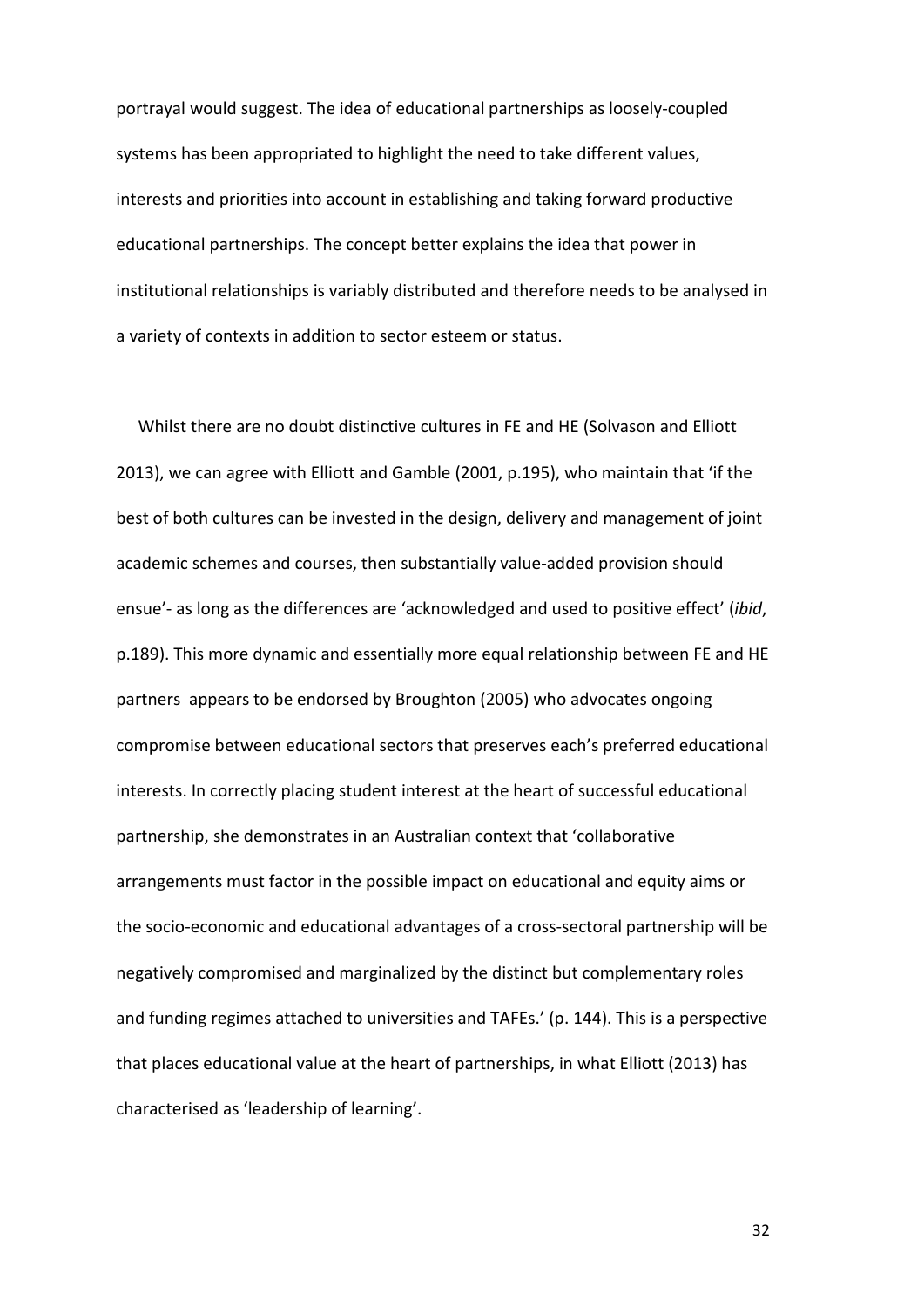The integration of partnership work into management strategy is, of course, the vital element, and it is this element that connects successful partnership work to successful leadership and management. For both HE and FE, without strategic leadership commitment to partnership that is grounded in shared core educational values, partnerships based soley on shared cultural capital may either wither when policy direction makes collaboration less favourable, or when individual stakeholders retire, change jobs, move away etc.

As well as generating shared values and interests, however, successful partnerships must also recognise which values and interests are a core concern of the partnership and which are not. In our sample, the apparent variable commitment to widening participation as a core partnership value or interest will suggest that this is a field in which universities and colleges should carefully negotiate and position themselves, to ensure that the partnership is productive for both sides. In an increasingly competitive market in FE and HE, successful partnerships will be those that can recognise and acknowledge diversity between institutional missions and strategies, whilst zoning clearly those areas of common interest where mutuality arising from shared values can outweigh competitive behaviours.

#### **Acknowledgement**

The author is grateful for the invaluable contribution of Ms Gemma Thomas, Research Assistant for this project.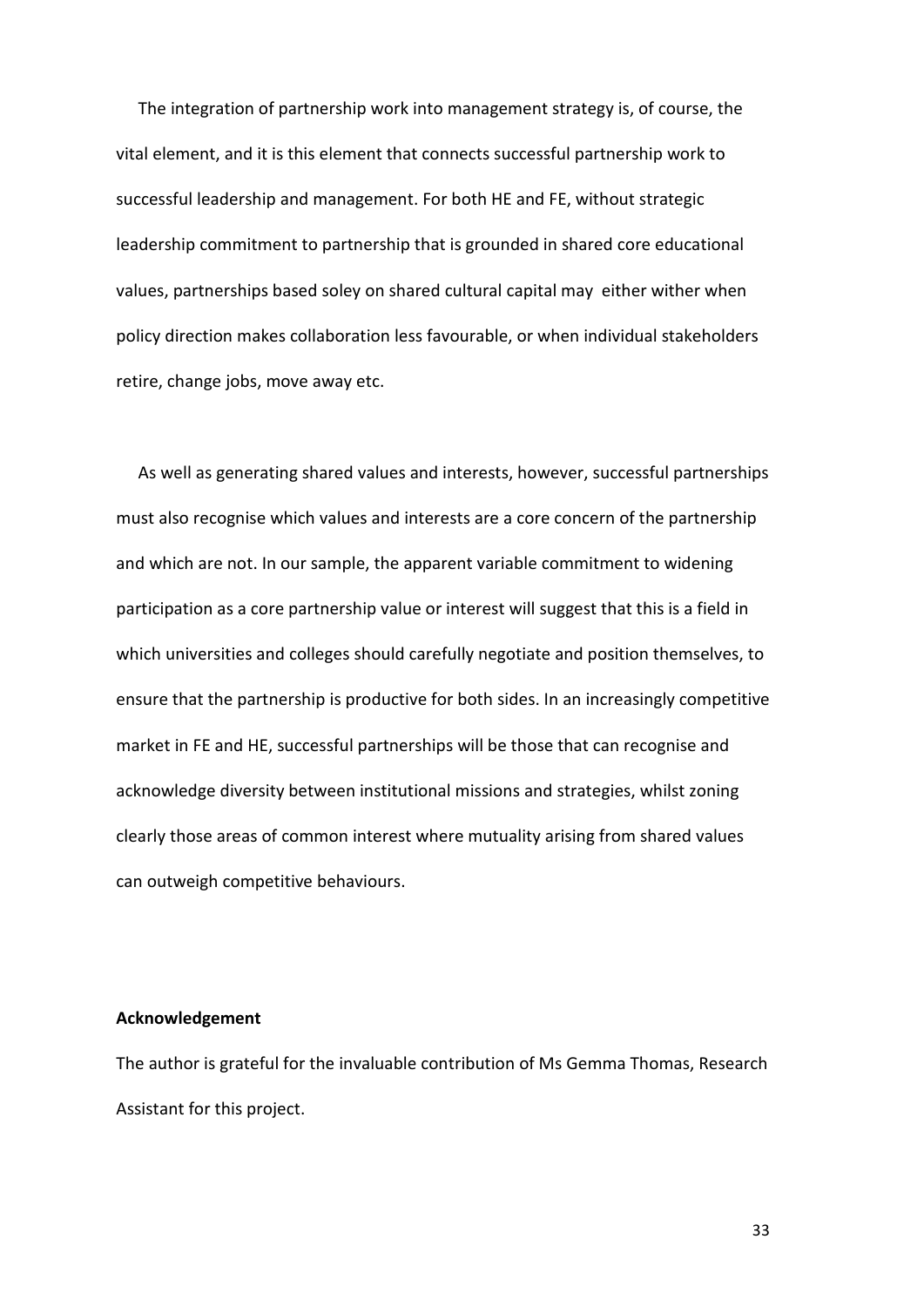## **References**

- Abramson, M. (1996) Partnership Imperatives: a Critical Appraisal, in M. Abramson, J. Bird, and A. Stennett (Eds) *Further and Higher Education Partnerships. The Future for Collaboration*. (Buckingham, Open University Press).
- Ball, S. (1993) Education markets, choice and social class: the market as a class strategy in the UK and the USA, *British Journal of Sociology of Education,* 14 (1), 3- 19. doi: 10.1080/0142569930140101.
- Barnes, N. and P. Phillips (2000) Higher education partnerships: creating new value in the environment sector, *International Journal of Sustainability in Higher Education,* 1 (2), 182 – 190. doi: [10.1108/1467630010328252.](http://dx.doi.org/10.1108/1467630010328252)

BERA (2011[\) https://www.bera.ac.uk/wp-content/uploads/2014/02/BERA-Ethical-](https://www.bera.ac.uk/wp-content/uploads/2014/02/BERA-Ethical-Guidelines-2011.pdf)[Guidelines-2011.pdf](https://www.bera.ac.uk/wp-content/uploads/2014/02/BERA-Ethical-Guidelines-2011.pdf) .

Bourdieu, P. (1993) *The Field of Cultural Production* (Cambridge, Polity Press).

Bridge, F., R. Fisher and K. Webb (2003) From franchise network to consortium: the evolution and operation of a new kind of further and higher education partnership, *Journal of Vocational Education and Training,* 55 (3), 301-318. DOI:

10.1080/13636820300200231.

- Broughton, S. (2005) Reconciling means and ends in equity and access through further and higher education sector partnerships: an Australian case, *Journal of Further and Higher Education,* 29 (2), 143–154. doi: 10.1080/03098770500103283.
- Butcher, J., M. Bezzina, and W. Moran (2011) Transformational partnerships: a new agenda for higher education, *Innovation in Higher Education* (36), 29-40. doi: 10.1007/s10755-010-9155-7.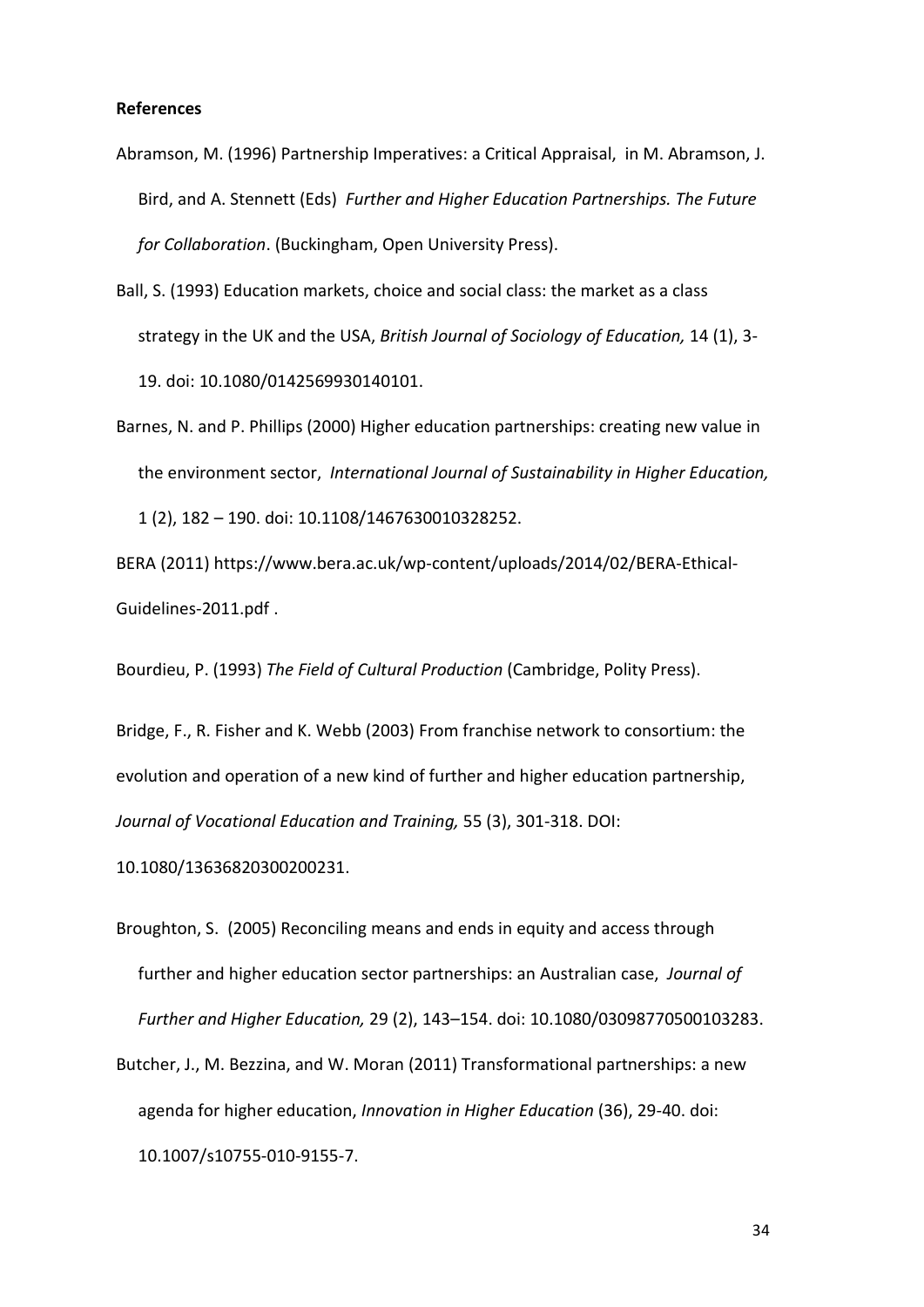- Clegg, S. and K. McNulty (2002) Partnership working in delivering social inclusion: organisational and gender dynamics. *Journal of Education Policy* 17 (5), 587-601. doi: 10.1080/02680930210158339.
- Colley, H., C. Chadderton and L. Nixon (2014) Collaboration and contestation in further and higher education partnerships in England: a Bordieusian field analysis, *Critical Studies in Education,* doi: 10.1080/17508487.2014.852987.
- Connolly, M., C. Jones and N. Jones (2007) Managing collaboration across further and higher education: a case in practice, *Journal of Further and Higher Education* 31 (2),159-169. doi: 10.1080/03098770701267630
- Costley, C., G. Elliott and P. Gibbs. (2010) *Doing Work Based Research* (London, Sage Publications).
- Department for Education and Skills (2007) *The Further Education and Training Act*, online, accessed 30 May 2014

<http://www.legislation.gov.uk/ukpga/2007/25/contents>

- Dhillon, J. (2005) The rhetoric and reality of partnership working, *Journal of Further and Higher Education* 29 (3), 211-219. doi: 10.1080/03098770500166769
- Dhillon, J. (2013) Senior managers' perspectives of leading and managing effective, sustainable and successful partnerships, *Educational Management, Administration and Leadership* 41(6), 736-750. doi: 10.1177/1741143213494186.
- Doyle, M. (2006) Foundation degree and partnership approaches to curriculum development and delivery, in P. Beaney (Ed.) *Researching Foundation Degrees: Linking research and practice* (Lichfield, Foundation Degree Forward).
- Elliott, G. (2003) From elitism to inclusion: why are we widening participation in higher education? *Journal of Access Policy* 1 (1), 64-68. ISSN 1740 1348.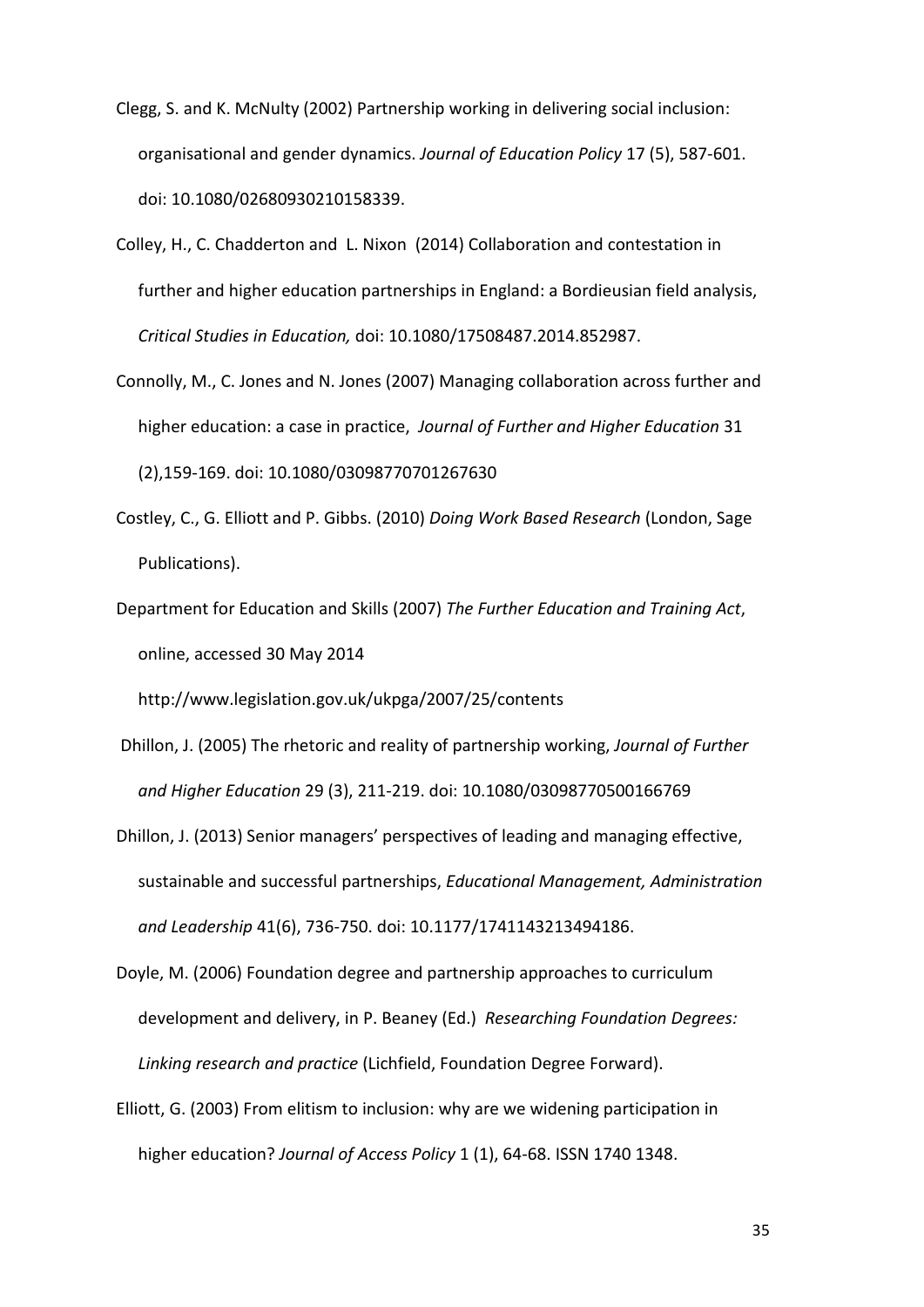Elliott, G. (2012) Policy, performativity and partnership: an ethical leadership perspective, *Research in Post-Compulsory Education* 17 (4), 423-433. doi: 10.1080/13596748.2012.738977.

Elliott, G. (2013) Critical practice leadership in post-compulsory education, *Educational Management, Administration and Leadership,* Online first, accessed 30 May 2014

[http://ema.sagepub.com/content/early/2013/11/06/1741143213494891.full.pdf+](http://ema.sagepub.com/content/early/2013/11/06/1741143213494891.full.pdf+html) [html](http://ema.sagepub.com/content/early/2013/11/06/1741143213494891.full.pdf+html)doi:10.1177/1741143213494891.

- Elliott, G. and J. Gamble (2004) Enhancing collaborative provision: implications for HE/FE relationships, *Quality Assurance in Education*, 9(4), 184-196, doi: [10.1108/EUM0000000006157.](http://dx.doi.org/10.1108/EUM0000000006157)
- Forsey, M. (2012) Interviewing individuals, in S. Delamont (Ed.) *Handbook of Qualitative Research in Education* (London, Sage Publications).

Hatcher, R. (1994) Market relationships and the management of teachers, *British Journal of Sociology of Education* 15 (1), 41-61. doi: 10.1080/0142569940150103. Hwan-Yann Su, Shih-Chieh Fang and Chaur-Shiuh Young (2011) Relationship transparency for partnership enhancement: an intellectual capital perspective, *Journal of Business and Marketing* 26 (6) 456-468. doi: 10.1108/08858621111156449.

Jones, R. (2002) Restrictive practices: critical reflections on collaboration, *Research in Post-Compulsory Education* 7 (2), 165-176. doi: 10.1080/13596740200200124.

Kirk, G. (1995) Teacher Education: changing partnerships, in A. Macbeth, D. McCreath & J. Aitchison (Eds.) *Collaborate or Compete? Educational partnerships in a market economy,* (London: Falmer Press).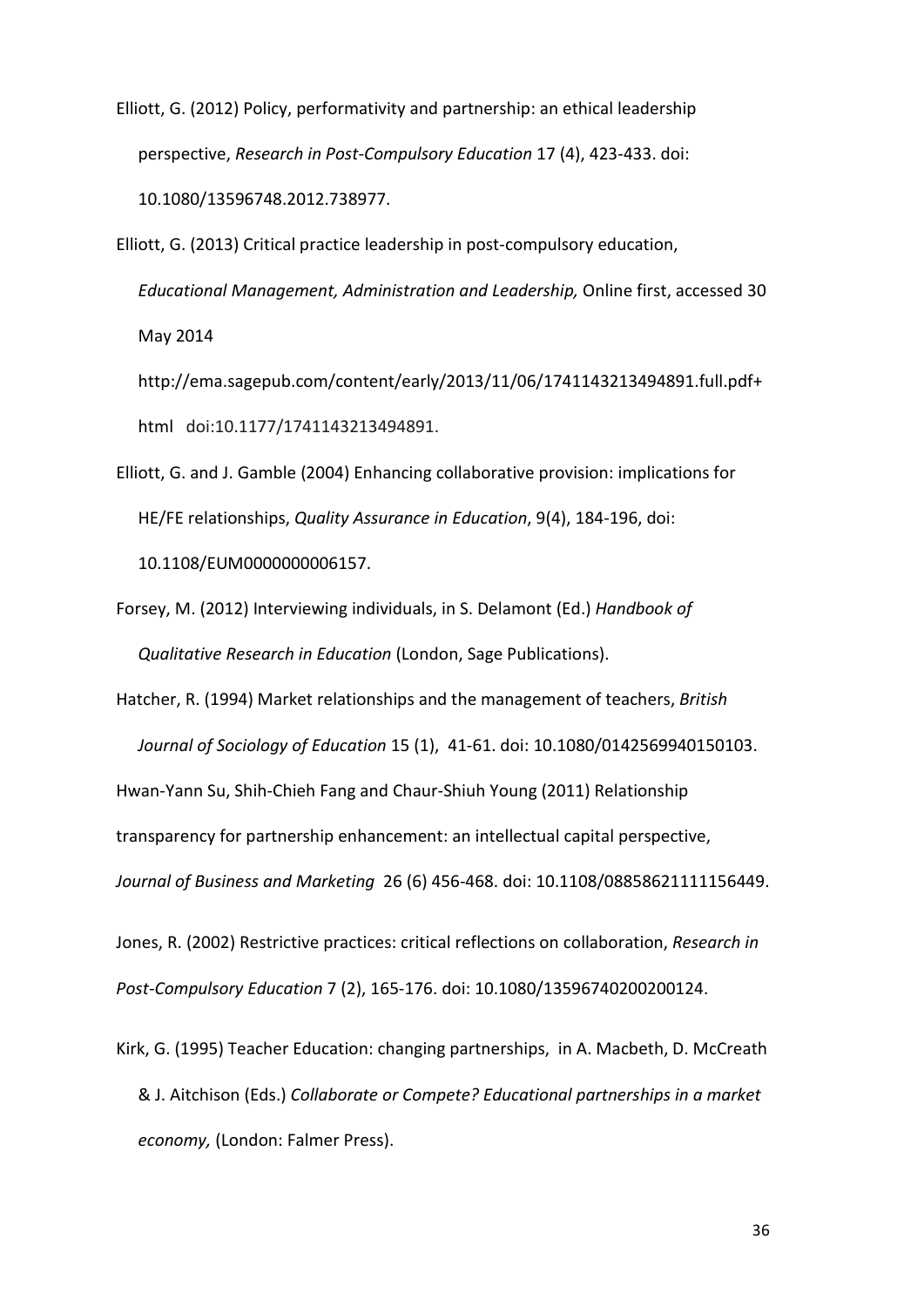- Lea, J. and J. Simmons (2012) Higher education in further education: capturing and promoting HE-ness, *Research in Post-Compulsory Education* 17(2),179-193. doi: 10.1080/13596748.2012.673888.
- Leahy, S. (2012) The barbarians at the gate. Playing the higher education game: observations from the periphery of the field, *Journal of Further and Higher Education* 36(2),169-185. doi: 10.1080/0309877X.2011.606899.
- Le Ber, M. and O. Branzei (2010) Towards a critical theory of value creation in crosssector partnerships, *Organization* 17 (5) 599-629. DOI:

10.1177/1350508410372621.

- Lumby, J. (1999) Strategic Planning in Further Education**:** The Business of Values, *Educational Management, Administration and Leadership,* 27(1), 71-83. doi: 10.1177/0263211X990271006.
- Malinowski, B. (1922) *Argonauts of the Western Pacific, (*London, Routledge and Kegan Paul).
- Minshall, T., L. Mortara, R. Valli and D. Probert (2010) Making 'Asymmetric' partnerships work, *Research Technology Management* 53 (3) 53-63.
- Mitchell, H. and A. Alexandrou (2011) Transformation for social justice through democracy and partnership in post-compulsory education, *Research in Post-Compulsory Education* 16 (2), 143-153. doi: 10.1080/13596748.2011.575242.
- Mulcahy, D. (2004) Making managers within post-compulsory education: policy, performativity and practice, *Research in Post-Compulsory Education* 9 (2), 183- 202. doi: 10.1080/13596740400200174.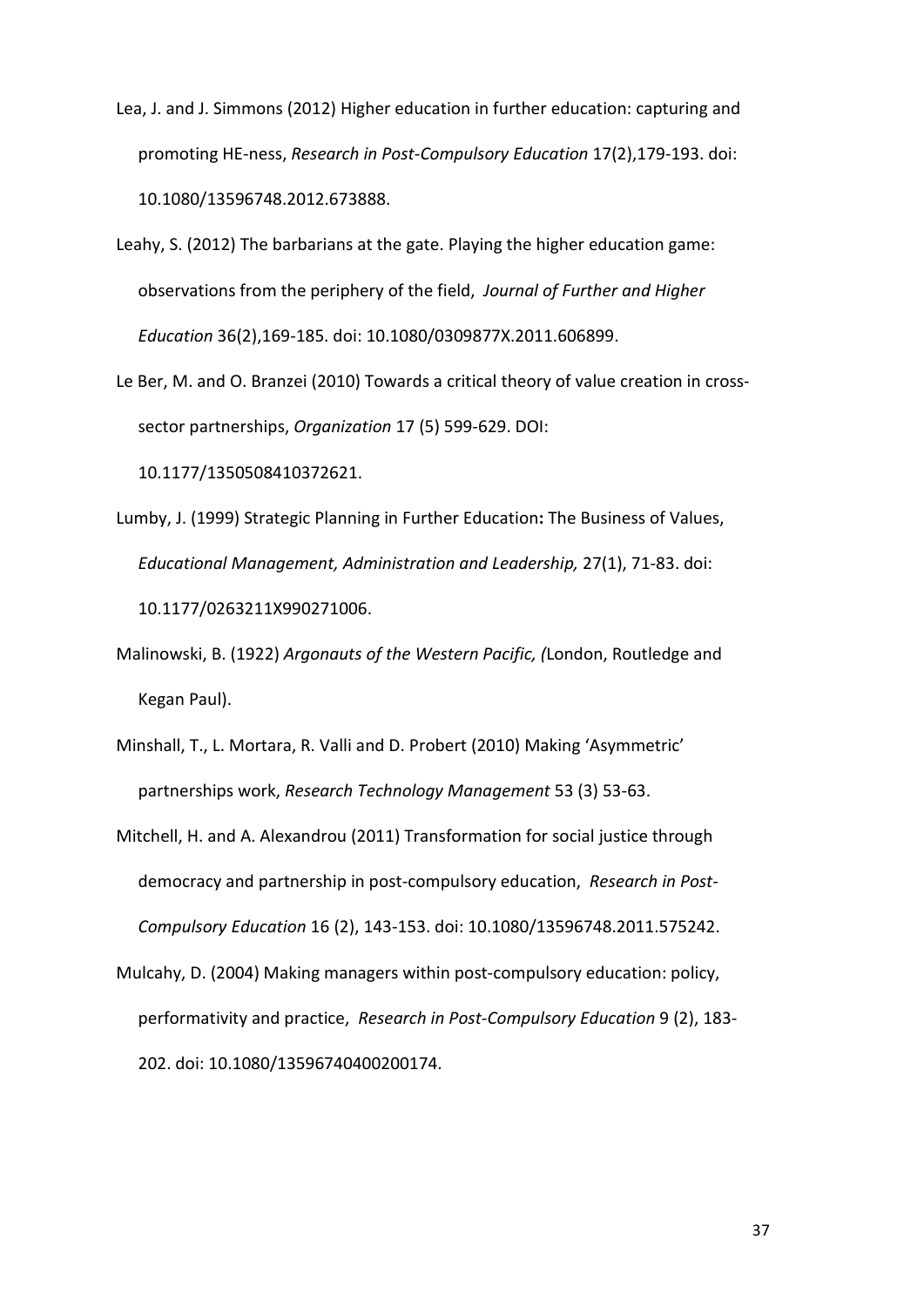Nespor, J. and J. Barylske (1991) Narrative discourse and teacher knowledge, *American Educational Research Journal* 28 (4), 805-823. doi:

10.3102/00028312028004805.

Office for Fair Access to Higher Education (2014) *National Strategy for Access and Student Success.* Online, accessed 30 May 2014

<http://www.offa.org.uk/publications/#nationalstrategy>

- Parry, G. and A. Thompson (2001) *Higher Education in FE Colleges. (London, Learning and Skills Development Agency).*
- Parry, G and A. Thompson (2002) Closer by Degrees: the Past, Present and Future of Higher Education in Further Education Colleges **(**London, Learning and Skills Development Agency).
- Paton, S., R. Chia and G. Burt (2013) Relevance or 'relevate'? How university business schools can add value through reflexively learning from strategic partnerships with business, *Management Learning* 45 (3) 267-288. DOI: 10.1177/1350507613479541.
- Robertson, J. (2009)Coaching leadership learning through partnership, *School Leadership and Management* 29 (1) 39-49. DOI: 10.1080/13632430802646388.
- Robinson,D. and L. Hammersley-Fletcher (2006) *A Comparative Study of the Leadership, Governance and Management (LGM) Issues of three FE/HE Partnerships*. Report to HEFCE, June 2006.
- Scott, G. (2010) Delivering higher education within further education in England: issues, tensions and opportunities, *Management in Education* 24 (3), 98-101. DOI: 10.1177/0892020608090409.